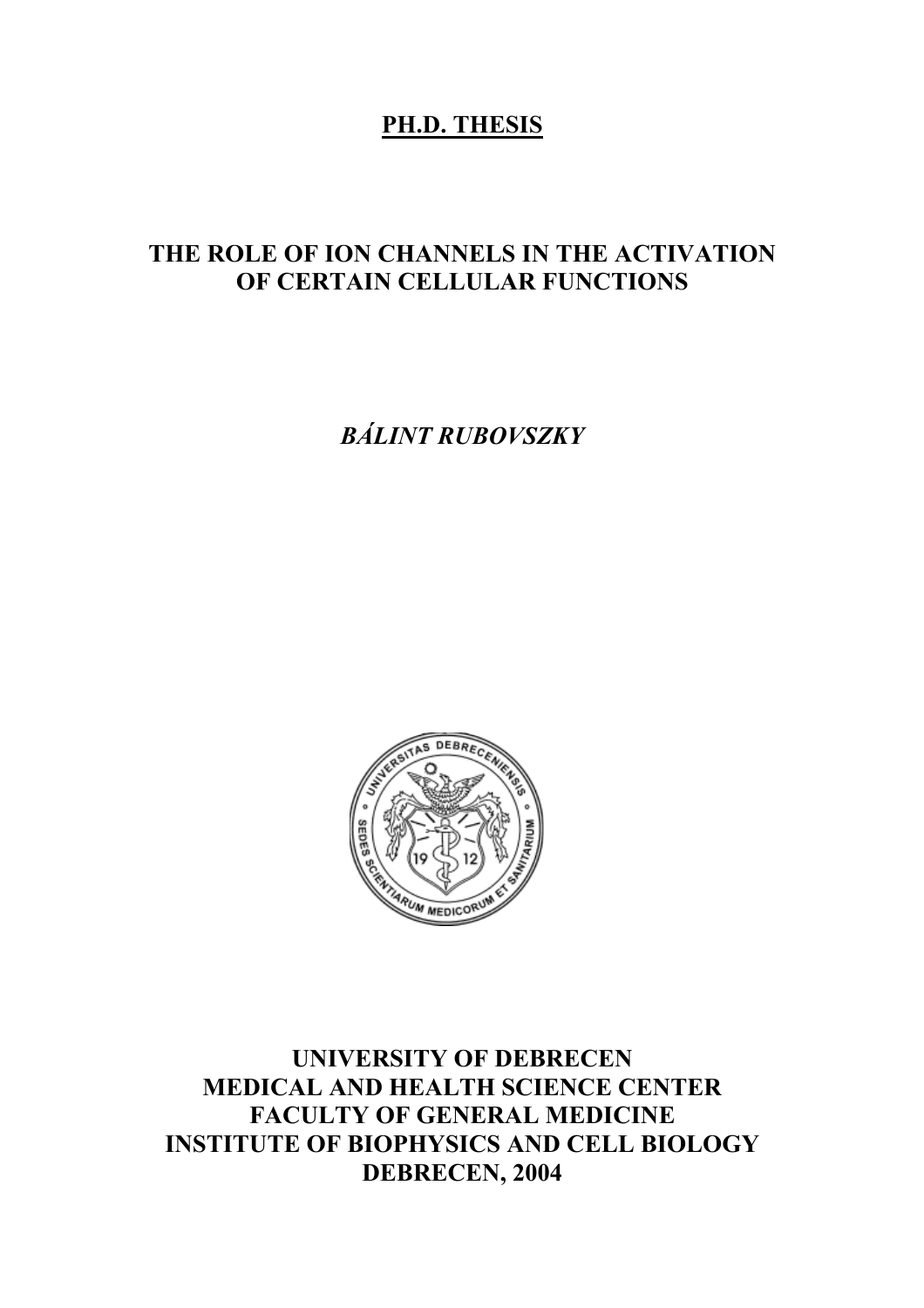## **PH.D. THESIS**

# **THE ROLE OF ION CHANNELS IN THE ACTIVATION OF CERTAIN CELLULAR FUNCTIONS**

*BÁLINT RUBOVSZKY* 

**Supervisor: Dr. Zoltán Krasznai, Ph.D., associate professor** 

**UNIVERSITY OF DEBRECEN MEDICAL AND HEALTH SCIENCE CENTER FACULTY OF GENERAL MEDICINE INSTITUTE OF BIOPHYSICS AND CELL BIOLOGY DEBRECEN, 2004**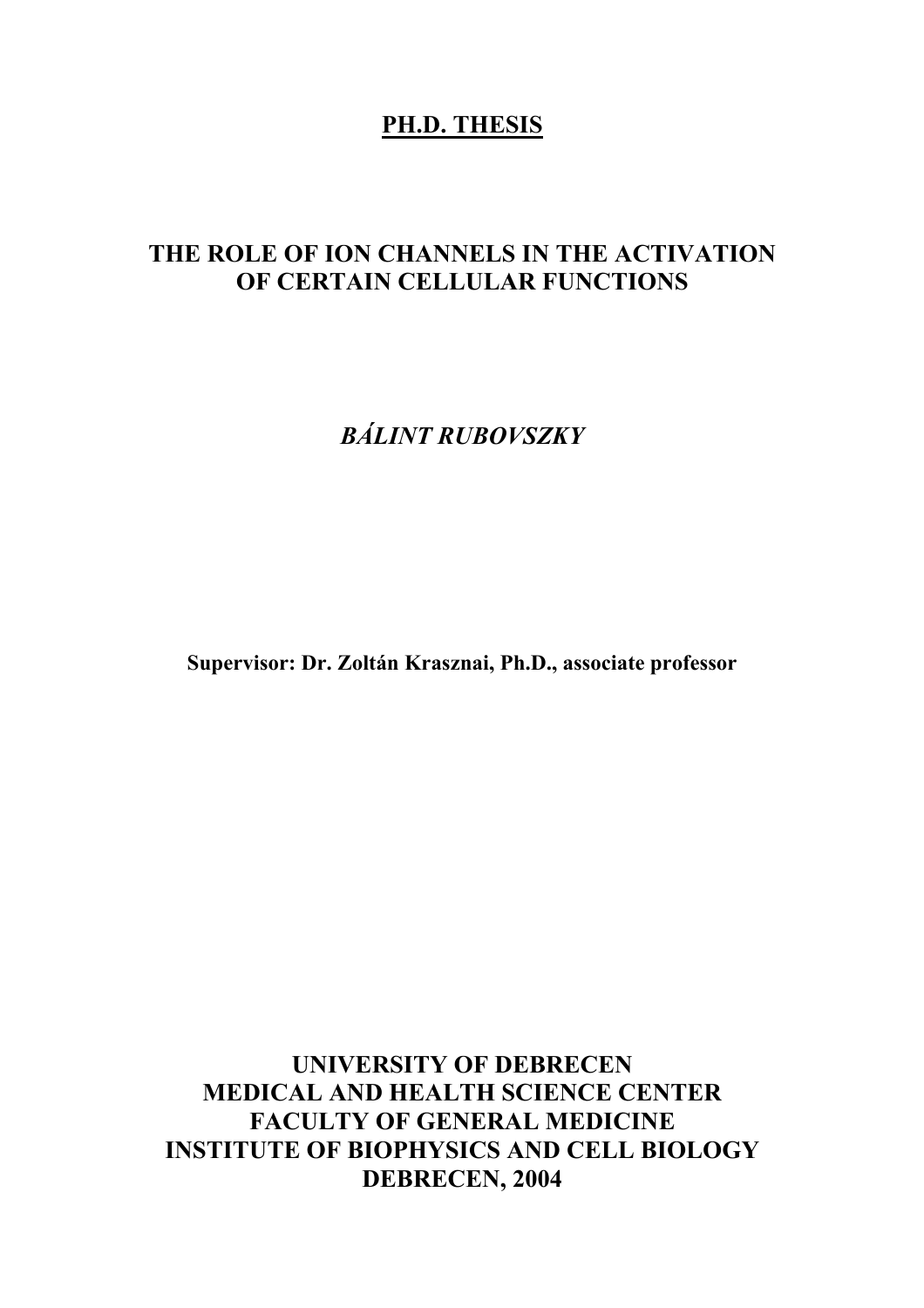#### **I. INTRODUCTION**

In living systems the cell-cell communication is mediated by extracellular signalling molecules. Among these molecules one can find hormones, neurotransmitters and growth factors. In the process of signal transduction such an external chemical stimulus evokes some kind of cellular response by metabolic changes in the intracellular space. Natural chemicals that bind specifically to receptors are ligands, the structural analogues of them are agonists or antagonists. The first one has an effect similar to that of the natural ligand, while the latter does not induce biological response, but it is able to inhibit the effects of agonists or antagonists via competition. In many cases, the indirect effects of receptors are mediated by G-proteins. These are situated in the inner layer of the cell membrane, and make a connection between receptors and enzymes that catalyze the synthesis of secondary messengers.

 Cyclic adenosine monophosphate (cAMP) belongs to the family of secondary messengers. The level of cAMP is determined by the adenylatecyclase enzyme, which is regulated by two kinds of G-proteins:  $G_s$  stimulates, while  $G_i$  inhibits the operation of the enzyme. The former is permanently activated by cholera-toxin, the latter is inactivated by pertussis-toxin, so both toxins contribute to an increase in the level of cAMP. The usage of them makes possible to decide if the  $G_i$  or  $G_s$  mediated signalling pathway was activated by a given stimulus. The phosphorylation events in signal transduction processes can influence the functional properties of ion channels. This kind of modulation of ion channels has already been described by many types of channels. The functional changes can affect the channel- current kinetic parameters (activation, inactivation), the voltage-dependence of activation, the current amplitude, or the combination of these, inducing a complex change in operation.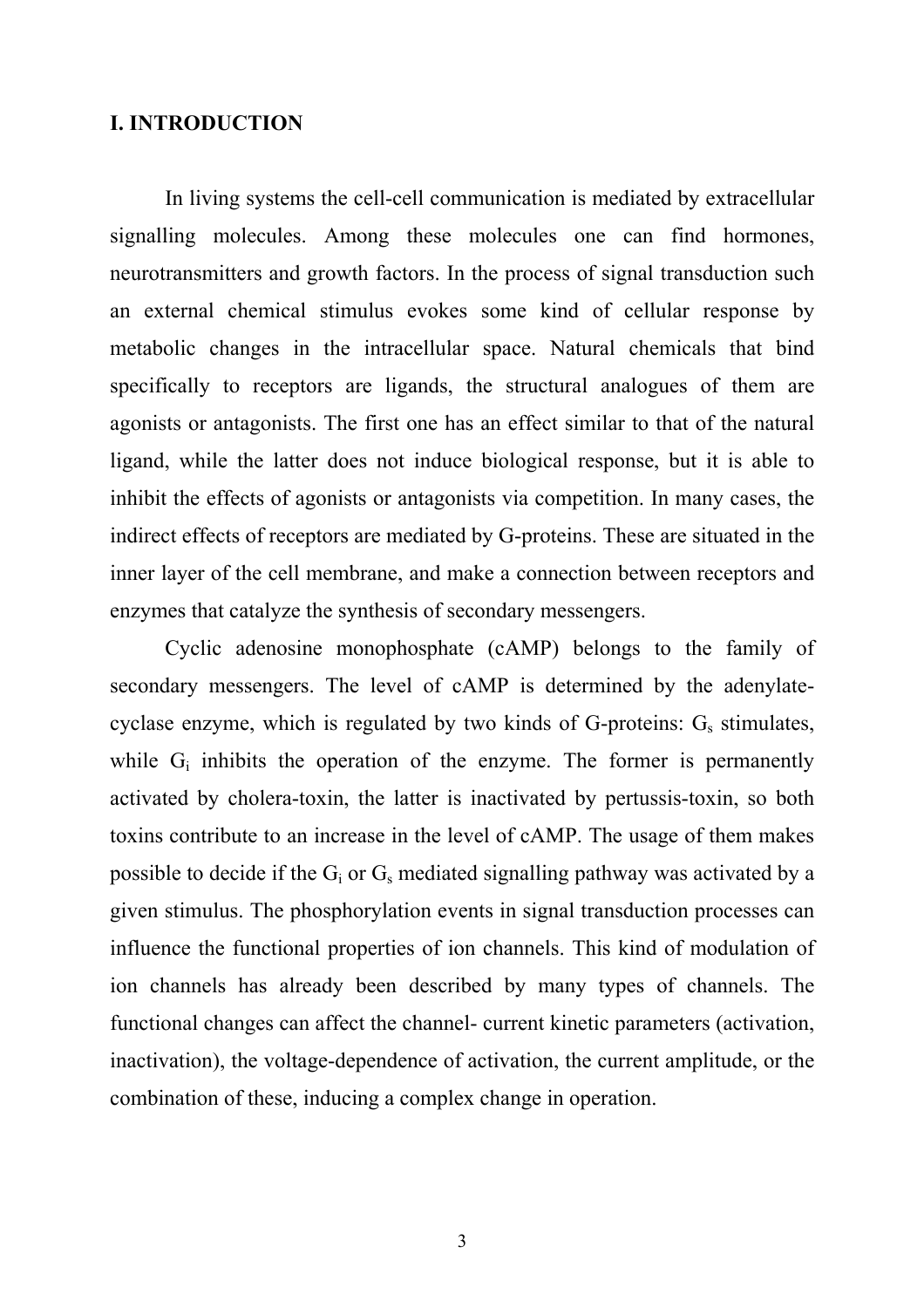G-proteins can have a direct effect on the operation of certain channels, this means that signal transduction is mediated by membrane-components, and no cytoplasmic proteins take part in that.

 Adenosine is a compound that can be found in any cell of the body. It is released into the extracellular space under certain physiological conditions, when there is an increased oxigen demand/oxigen supply ratio. Adenosine is able to evoke many kinds of effects in several tissues and cells, among them, dilation of coronary arteries, and reducing peripheric vessel resistance. In the guinea pig it decreases atrial myocardial contractile force, while in aorta it produces relaxation. In contrast, in lung arteries adenosine induces contraction, which can influence the rhytm of respiration.

 Adenosine exerts it effect by binding to specific cell surface receptors. Adenosine-receptors can be grouped into  $A_1$ ,  $A_2$  and  $A_3$  receptors,  $A_2$  receptors can be further subdivided into  $A_{2a}$  and  $A_{2b}$  types. All of these receptors are Gprotein-linked. The signal transduction mediated by  $A_1$  receptors is via  $G_i$  and Go proteins, accordingly it inhibits the activity of adenilate-cyclase enzyme (and thus decreases the level of cAMP). The effect evoked through  $A_1$  can be blocked by perussis toxin. However,  $A_2$  receptors are  $G_s$  protein-coupled receptors, so they stimulate adenylate cyclase. The  $A_3$  receptors are  $G_i$ -coupled. The differences between  $A_{2a}$  and  $A_{2b}$  are structural and pharmacological.

 There are several selective adenosine receptor agonists and antagonists, which bind to different receptor-types with different affinities. This enables the identification of receptors on a pharmacological basis. Relatively high affinity agonists are N6-cyclopentyl-adenosine (CPA) (to  $A_1$ ), 2-[p-(2-carbonyl-ethyl)phenylethylamino]-5'-N-ethylcarboxamido-adenosine  $(CGS)$  (to  $A_{2a}$ ), 5'-Nethyl-carboxamido-adenosine (NECA) (to  $A_{2b}$ ). 1,3-dipropyl-8cyclopentylxanthin (DPCPX) is a well-known  $A_1$  antagonist. Widely used nonselective adenosine-receptor antagonists are caffeine, theophylline and 8 phenyl-theophylline (8-PT).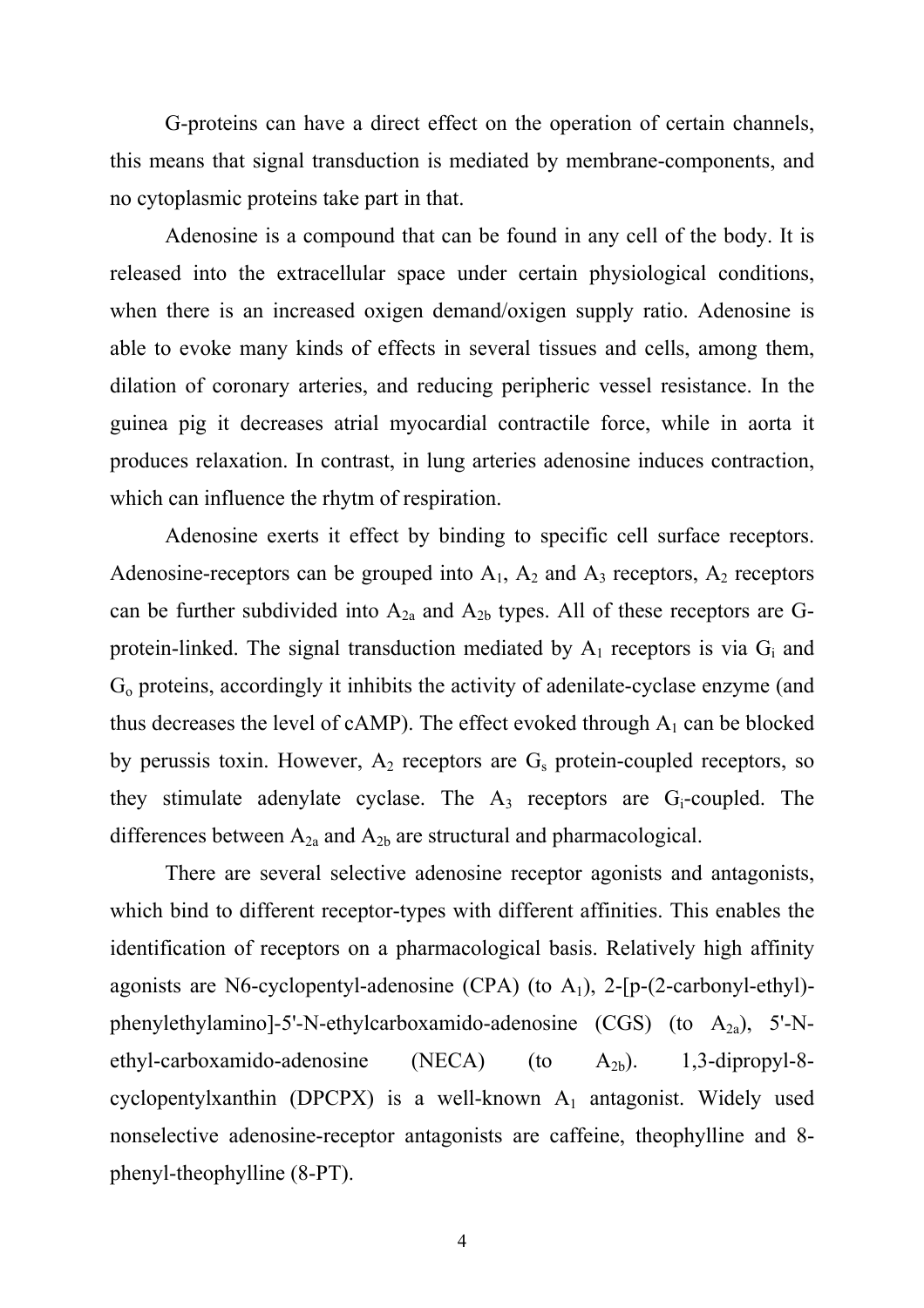Although the best known signalling pathway of adenosine receptors is the inhibition or activation of adenylate-cyclase activity, several effects of adenosine also includes changes in ionic conductances, especially the modulation of  $K^+$  and  $Ca^{2+}$  channels, which, of course, also has as a consequence, changes in the transmembrane potential. It is known that membrane-potential plays a crucial role in signal transduction, however up till now the possible role of the changes in membrane-potential in the response of cells to adenosine-receptor activation has not been investigated in details.

 The relaxing effect of adenosine on the vessel smooth muscle is realized by mechanisms that decrease the intracellular  $Ca^{2+}$ -level or reduce the calciumsensitivity of the contractile apparatus.  $K^+$ -channels play an important role in the mediation of relaxation: Their increased activity contributes to the hiperpolarization of the smooth muscle cell, thus less amount of  $Ca^{2+}$  ions can enter into the cell through the voltage-dependent  $Ca^{2+}$ -channels, in this way the smooth muscle contraction decreases.

In this process both Ca<sup>2+</sup>-activated K<sup>+</sup>-channels and ATP-dependent K<sup>+</sup>channels play a role. Blocking of the large conductance  $Ca^{2+}$ -activated K<sup>+</sup>channels leads to the inhibition of the adenosine-induced coronary artery dilation, while the activation of ATP-dependent  $K^+$ -channels due to adenosine relaxes the artery. Recently voltage-dependent potassium channels have also been shown to influence vascular tone. Because of this, the investigation of the effects of new or already known adenosine analogues on the potassium currents of muscle cells can be a useful method for the functional investigation of the analogue.

Positron-emission tomography (PET) makes possible to investigate the distribution of adenosine-receptors in the central nervous system and heart muscle. In the last decades for such investigations several protocols were developed, using different ligands. This technique requires the application of radioactively labeled ligands, with high activity and selectivity. 18F-NECA is

5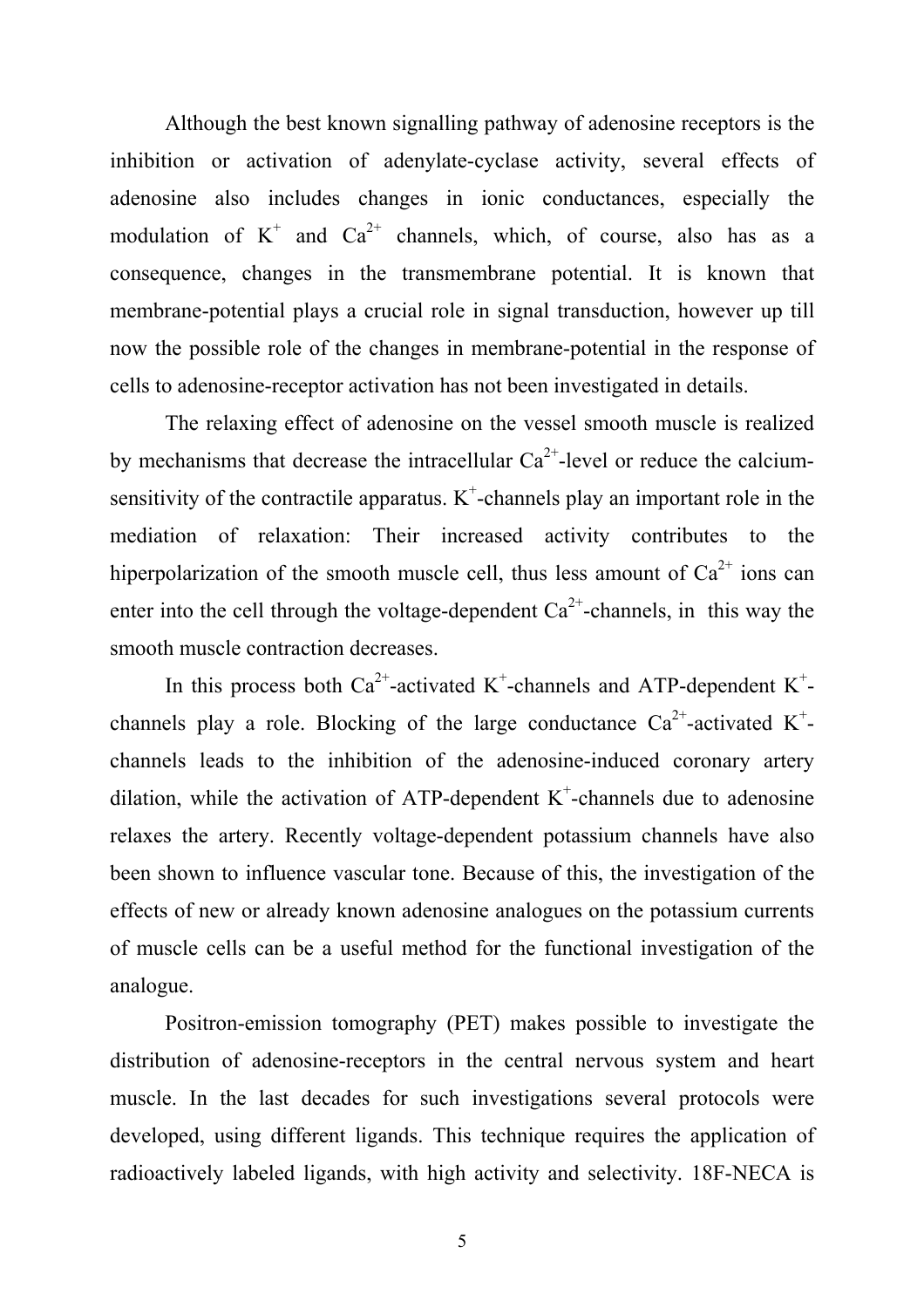the radiolabeled derivative of the  $A_2$  adenosine-receptor agonist NECA, where a positron-emitting fluorine atom is bound to the original molecule. F-NECA is the non-emitting derivative of 18F-NECA. 18F-NECA has already been proven to be a suitable radioligand for the visualization of adenosine-receptors by PET.

The sperm cells of both freshwater and seawater are immotile in the male reproductive organ or in a solution that has the same osmolarity as the seminal plasma. The sperm cells become motile immediately when they get into an environment similar to where spawning occurs. Freshwater fish sperm cells become motile when they are taken in hypoosmotic solution, while seawater fish sperm-motility is initiated right after it is diluted in hyperosmotic seawater. It has been demonstrated for both freshwater and seawater fish species, that changes in intracellular  $K^+$  and  $Ca^{2+}$ -concentrations is a result of the shift of the environment to the hyper- or hypoosmotic direction.

 The osmolality of the seminal plasma of the ascidian *Ciona* is similar to that of seawater, so there is no change in osmolality at spawning. It is the sperm activating and attracting factor (SAAF), a substance from the egg, which is responsible for the activation of the *Ciona* sperm, inducing  $Ca^{2+}$ -influx via  $Ca^{2+}$ channels.

It is common for all species that the behaviour of their sperm cells is determined primarily by  $Ca^{2+}$ -ions. Sperm cells express several  $Ca^{2+}$ -permeable channels and these channels are indispensable for the regulation of sperm motility. Mechanically sensitive, stretch-activated channels can be found in plant and animal cells. These channels play a role in the responses to many kinds of mechanical effects, like regulation of cell volume, increase in intracellular  $Ca^{2+}$ -concentration, and cell proliferation. In most cases mechanically sensitive channels are cation-selective, passing through  $Ca^{2+}$ -ions and monovalent cations. Gadolinium blocks stretch-activated channels and thus inhibits several physiological processes.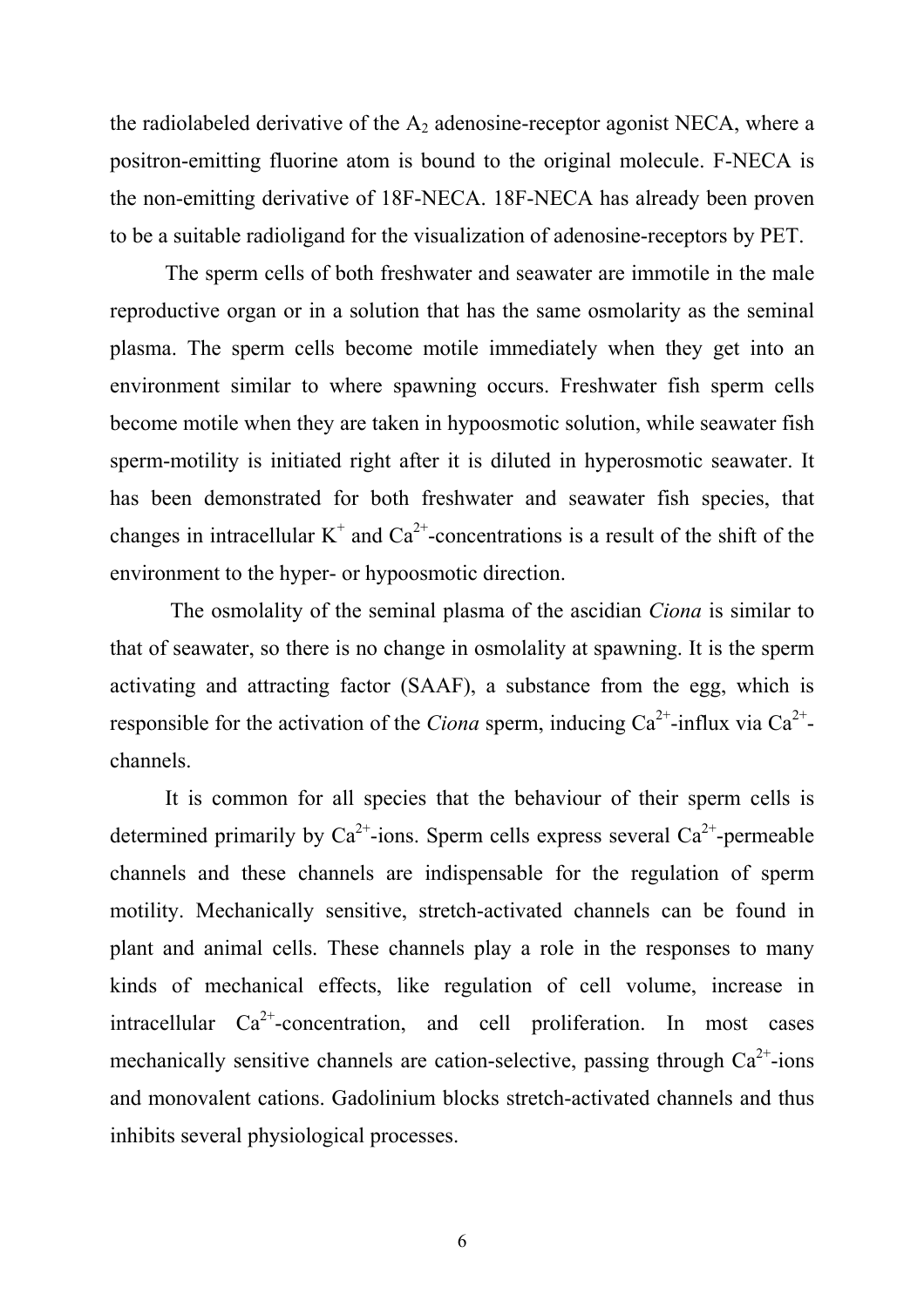Sperm cells show different sensitivity for the change of environmental osmolality. This raises the question whether osmoregulated, mechanically sensitive  $Ca^{2+}$ -permeable channels play a role in the mechanism of the initiation of sperm motility in seawater and freshwater fish species. The  $Ca^{2+}$ -influx necessary for the initiation of sperm motility may be provided by these channels.

The existence and possible biological role of cell surface super-structures of immunologically important signalling molecules involving Major Hystocompatibility Complex antigens class I and class II (MHC I and MHC II), the Interleukin-2 cytokine receptor (IL-2R) complex, and the Intercellular Adhesion Molecule-1 (ICAM-1) were recently described in a series of experiments. Nano- and micrometer-scale hetero- and homo-associations of these molecules has been found to show remarkable compositional identity among the different cell lines examined.

Besides their established role in antigen presentation, MHC class I and class II molecules have recently been assigned also an active "non-classical" role in transmembrane signalling: they may induce apoptosis or activate cells in a liniage and differentiation state dependent manner. The same tyrosine and serine kinases involved in the signalling of IL-2 receptor were shown to be also coupled to MHC-elicited pathways.

Based on these observations, the lipid rafts organizing receptor clusters of the above molecules can be regarded as functional units of signalling, the outcome of which being determined by the quality and stochiometry of the protein components.

Beside of the the composition of lipid rafts, however, there is another important physiological factor shaping transmembrane signalling: membrane potential. Voltage- and  $Ca^{2+}$ -dependent K<sup>+</sup> channels are among the main candidates responsible for maintaning a potential window necessary for proper signalling. These ionic channels may directly or indirectly be coupled to the MHC- and IL-2R-containing lipid rafts.

7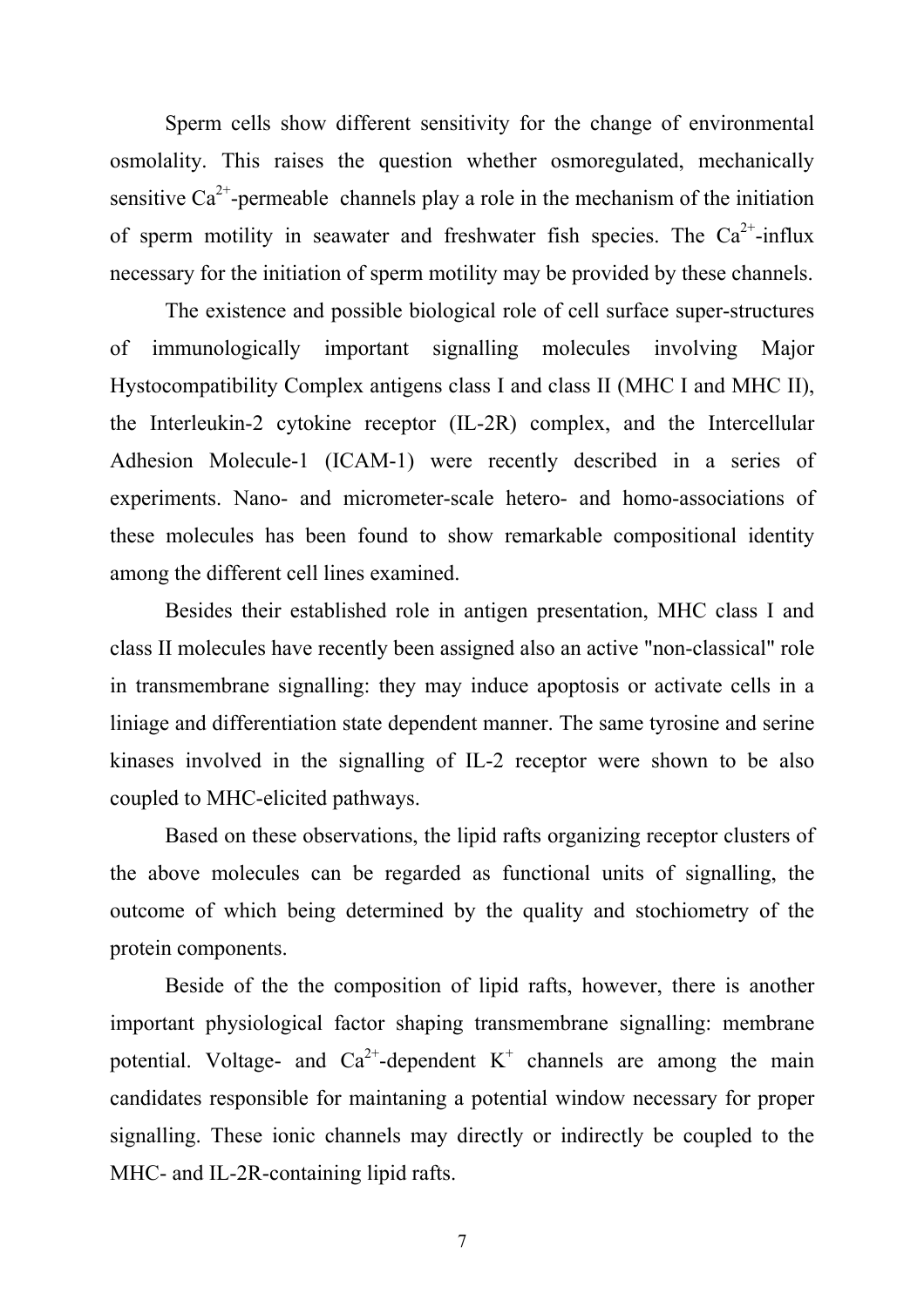Pi2 toxin, a fraction of molecules extracted from the toxin of *Pandinus imperator* scorpion, is a selective and efficient blocker of Kv1.3 voltagedependent potassium channels ( $K_d = 44$  pM), that have a high expression number on the surface of immune cells. It is advantageous to use Pi2 toxin in toxin-hindrance experiments because it has much higher molecular mass compared to other potassium channel inhibitors (4-AP, TEA) and thus it occupies much more space.

If the receptors of lipid rafts in question are labeled by primary antibodies, and golden beads conjugated to secondary antibodies are added as secondary antibodies, then a net-like spatial structure can be formed over the ion channels being in possible proximity, because of the homoassociation of the receptors. This network composed of golden beads and antibodies can hinder the channels from the peptide toxin molecules arriving in the perfusion system, which can result in the delaying of the toxin binding to the channel mouth and the delaying of the inhibition of channel current.

### **II. AIMS**

We wished to examine the effect of ligand binding to  $A_1$  and  $A_2$  adenosine receptors on the membrane potential and potassium conductance of smooth muscle cells. We planned our measurements to be performed on DDT1 MF-2 cells, these are smooth muscle cells derived from hamster vas deferens, expressing both  $A_1$  and  $A_2$  types of receptors and voltage-dependent K<sup>+</sup>channels can also be found in their cell membranes, therefore they provide a capable system for the above examinations.

Furthermore, we wished to compare the changes mediated by  $A_1$  and  $A_2$ receptors in the contraction and relaxation of certain tissues, caused by NECA and F-NECA (adenosine receptor agonists), and their effects on the membrane potassium conductance in single cells. The tissues on which we wished to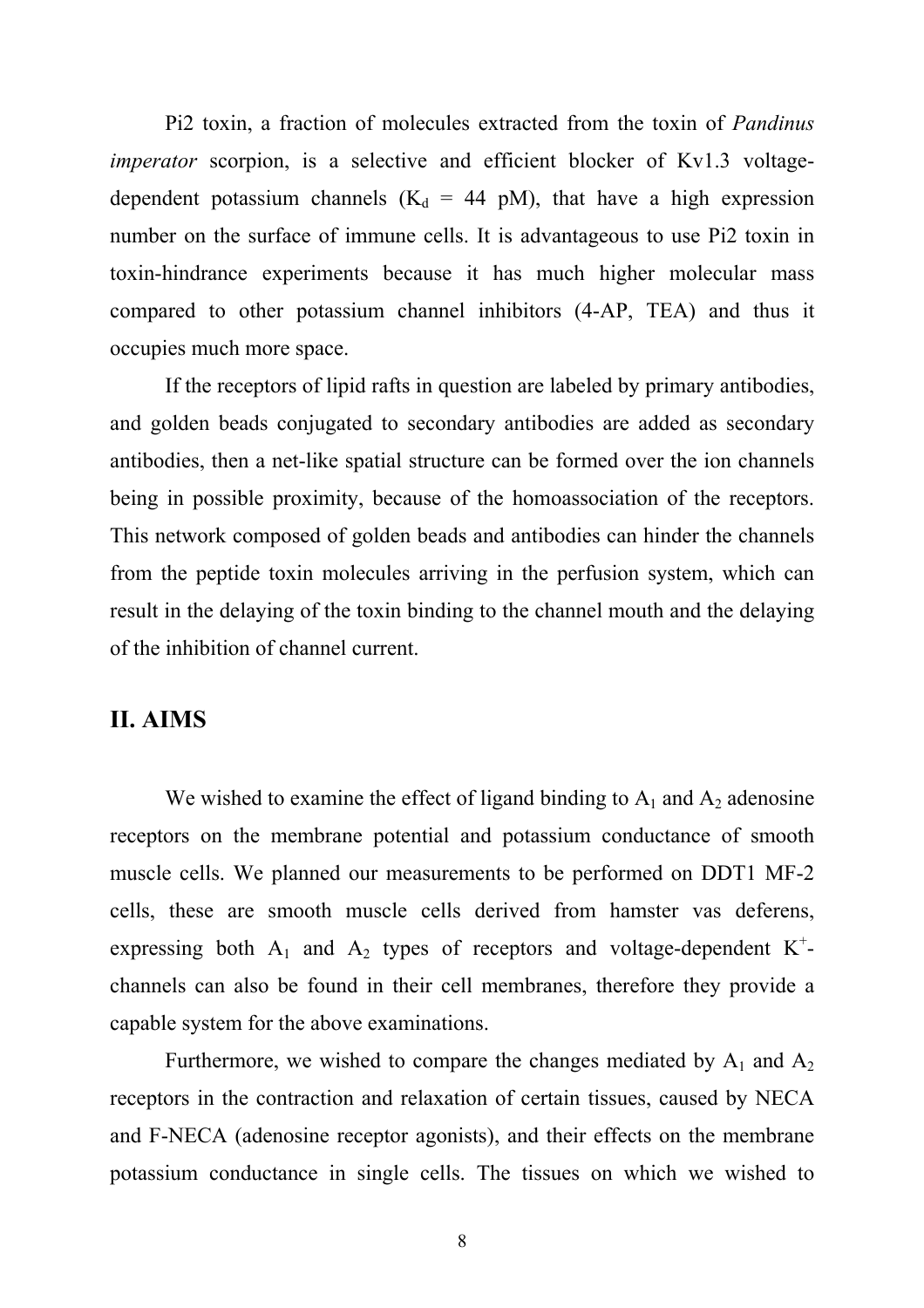complete our investigations were: guinea pig atrial myocardium, pulmonary artery and aorta, on which previously  $A_1$  and  $A_{2b}$ -mediated changes in contractility had been described. The measurements on single cells were planned on DDT1 MF-2 cells, using the patch-clamp technique.

 Extracellular osmolality can have an effect on the physical state of the membrane and thus on the ion channels being there. Regarding this, we aimed to investigate the role of mechanosensitive channels in the activation of the sperm cells of seawater fish *Takifugu niphobles*, freshwater fish *Cyprinus carpio*, and the ascidian *Ciona intestinalis*. With a view to this, we planned the application of the stretch-activated cathion-channel blocking  $Gd^{3+}$ , as well as fluorimetric membrane fluidity and light microscopic motility measurements.

 Being aware of the modulation of Kv1.3 channels by certain receptors and kinases we tried to decide whether the cell surface receptors playing a role in the immune response and Kv1.3 molecules are in physical proximity. We wished to perform our experiments on Kit 225 K6 human T-lymphoma cell line, while the receptors in question were MHC I, MHC II, IL-2R $\alpha$  subunit and VLA-4 integrin, which were associated to the same lipid rafts on these cells. As a negative control, we wished to use TrfR, which belongs to a raft different from the previously mentioned one.

### **III. MATERIALS AND METHODS**

*Cells* The hamster vas deferens smooth cell line (DDT1 MF-2) was obtained from the European Collection of Animal Cell Cultures (Salisbury, UK). DDT1 MF-2 cells were cultured at 37  $\mathrm{^{\circ}C}$  in humidified atmosphere of 5% CO<sub>2</sub> and  $95\%$  O<sub>2</sub>. The growth medium was Dulbecco's modified Eagle's medium supplemented with  $2mM$  L-glutamine and 10 % (v/v) fetal calf serum. Cells were collected by vigorous shaking of the flask and washed with PBS. For the flow cytometric measurements we set the concentration of the cell suspension to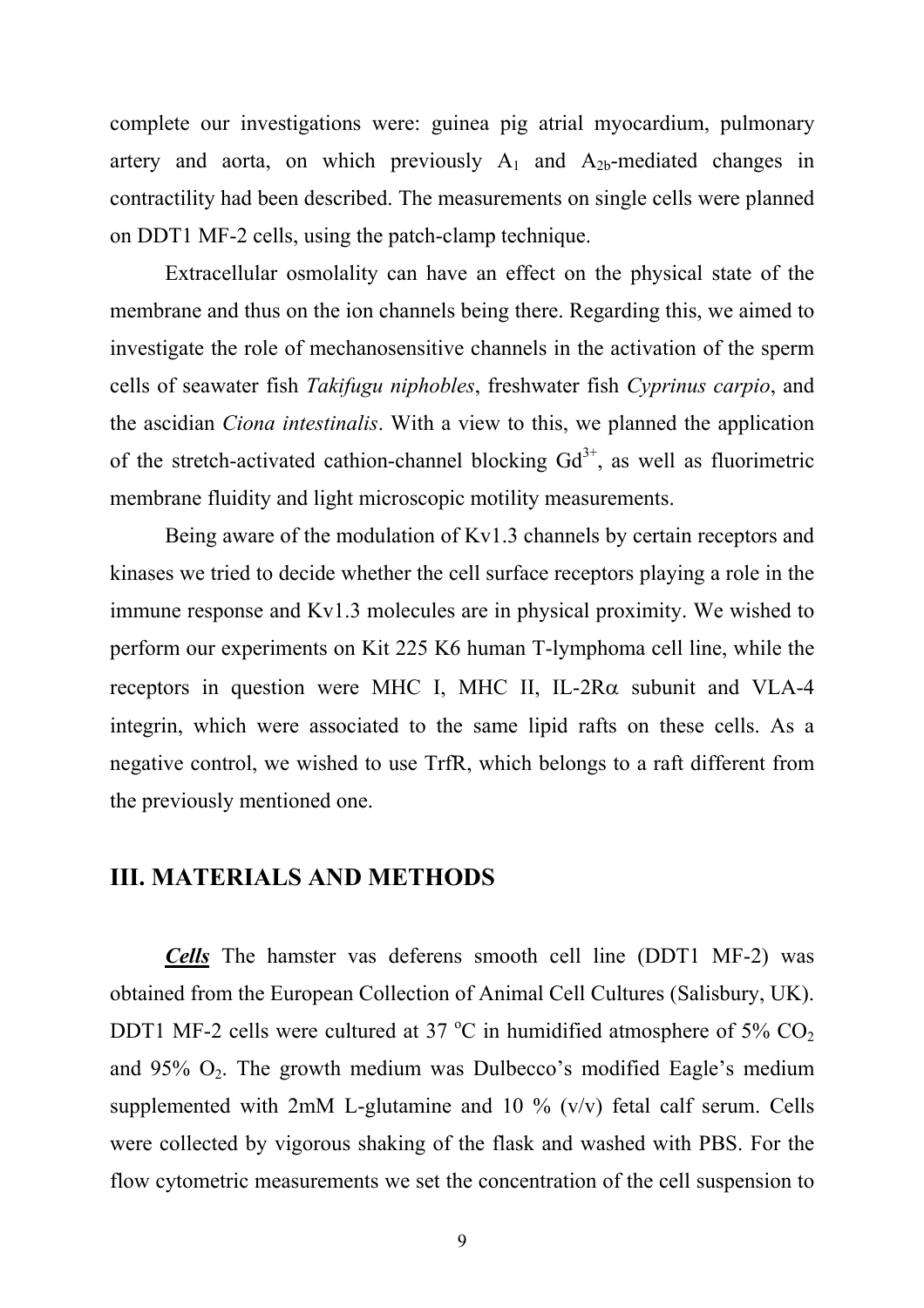$2x10^7$ /ml. To remove endogenous adenosine, we added adenosine deaminase to the cells (2 U/ml) 10 minutes before starting the measurement. To check the viability of the cells we used trypan blue labeling, according to which 90 % of the cells was viable. Kit 225 K6 is a human T-lymphoma cell line with helper phenotype. For its proliferation the regular addition of IL-2 ligand is needed. Cells were cultured in RPMI-1640 medium containing 10 % fetal calf serum, penicillin and streptomycin. Every 48 hours 20 units/ml recombinant IL-2 ligand was added to the cells.

*Electrophysiology* Patch-clamp measurements were performed in whole cell configuration with an Axopatch-200-A patch clamp amplifier in conjunction with a Digidata 1200 computer interface (Axon Instruments, Foster City, CA, USA). Low-pass filtering was applied at half of the sampling frequency. Patchelectrodes of 3-4  $\text{M}\Omega$  resistance were fabricated from GC150 F-15 borosilicate glass capillaries (Clark Electromedical Instruments, Reading, UK). Pipettes were filled with KF-based intracellular solution containing EGTA. Cells were measured in NaCl-based extracellular solution containing  $Ca^{2+}$  and  $Mg^{2+}$ . Gigaseals in the order of 1-10 GQ were formed on the cells by applying negative pressure to the interior of the patch-pipette. Subsequently, whole-cell measuring configurations were established by the application of negative pressure pulses. In most of the experiments the leak was negligible compared to the  $K^+$  currents. Series resitance was in the range of 3-10 Mohm, 80 % correction and 40 % prediction compensation was used for the series resistance. All patch-clamp measurements were performed at  $20^{\circ}$ C. Current protocols were started 12 min after entering whole-cell configuration or later.  $K^+$  channel properties of the examined cells remained stable for up to several hours as they were kept on ice until the patch-clamp experiments. Adenosine receptor ligands were solved in NR and carried to the cells with a continuous perfusion system, using valves. We evaluated patch-clamp data using the pClamp8 program package (Axon Instruments, Inc.).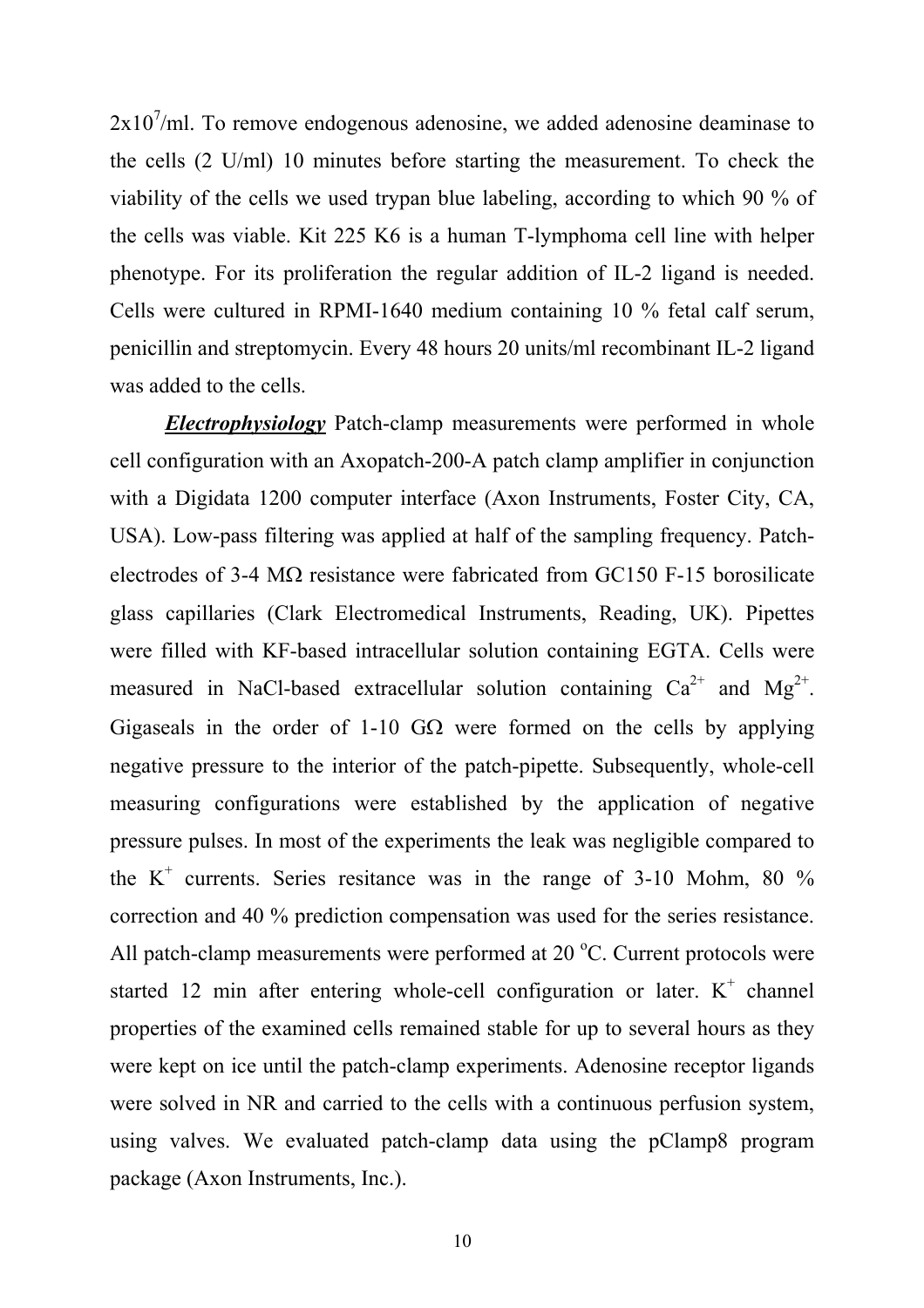*Flow cytometry* Flow cytometric membrane-potential measurements were performed by using the negatively charged oxonol dye, which is distributed between the two sides of the membrane according to the Nernst equation. For the measurements we used a modified FACSTAR flow cytometer equipped with argon-ion laser (Becton-Dickinson, Parsippany, USA). The fluorescence of the oxonol dye was excited with the 488 nm line with 200-400 mW power. The output optics included a 520 nm highpass filter to filter scattered excitation light, and a 540 nm band filter. We used the small angle forward-scattered light for electronic gating during data collection, which enabled the ignoring of dead cells from the set of cell to be analysed. Cells were run at a concentration of  $10^6$ /ml, in room temperature. We started to measure fluorescence histograms after the formation of the staining equilibrium. To investigate the possible modifying effect of the secondarily given ligand, the ligand was given to the stained cell suspension after the establishment of the equlibrium.

#### *Contractility measurements*

*(a) atrial myocardium* After the killing of guinea pigs by a blow on the head under ether anaesthesia, the chest was opened and the heart was quickly excised and washed in oxygenated Krebs solution at  $30^{\circ}$ C. Left atria were isolated and set up in 10 ml vertical organ baths containing  $37^{\circ}$ C Krebs solution. The atria were electrically paced with 3 Hz, applying twice the threshold voltage, by a programmable stimulator. Isometric contractions were measured by means of a transducer, recorded by a polygraph. An initial resting tension of 10 mN was applied on the preparations. Following the stabilization of the contractile parameters, we recorded cumulative NECA and F-NECA dose-response (E/[A]) curves.

*(b) pulmonary artery and aorta* Circular segments were prepared from the middle part of the main pulmonary arteries and the thoracic aorta of guinea pigs. The tissues were fixed vertically in a 10 ml tissue chamber containing  $37^{\circ}$ C Krebs solution at 5 %  $CO<sub>2</sub>$ . Tension of pulmonary and aortic vascular strips was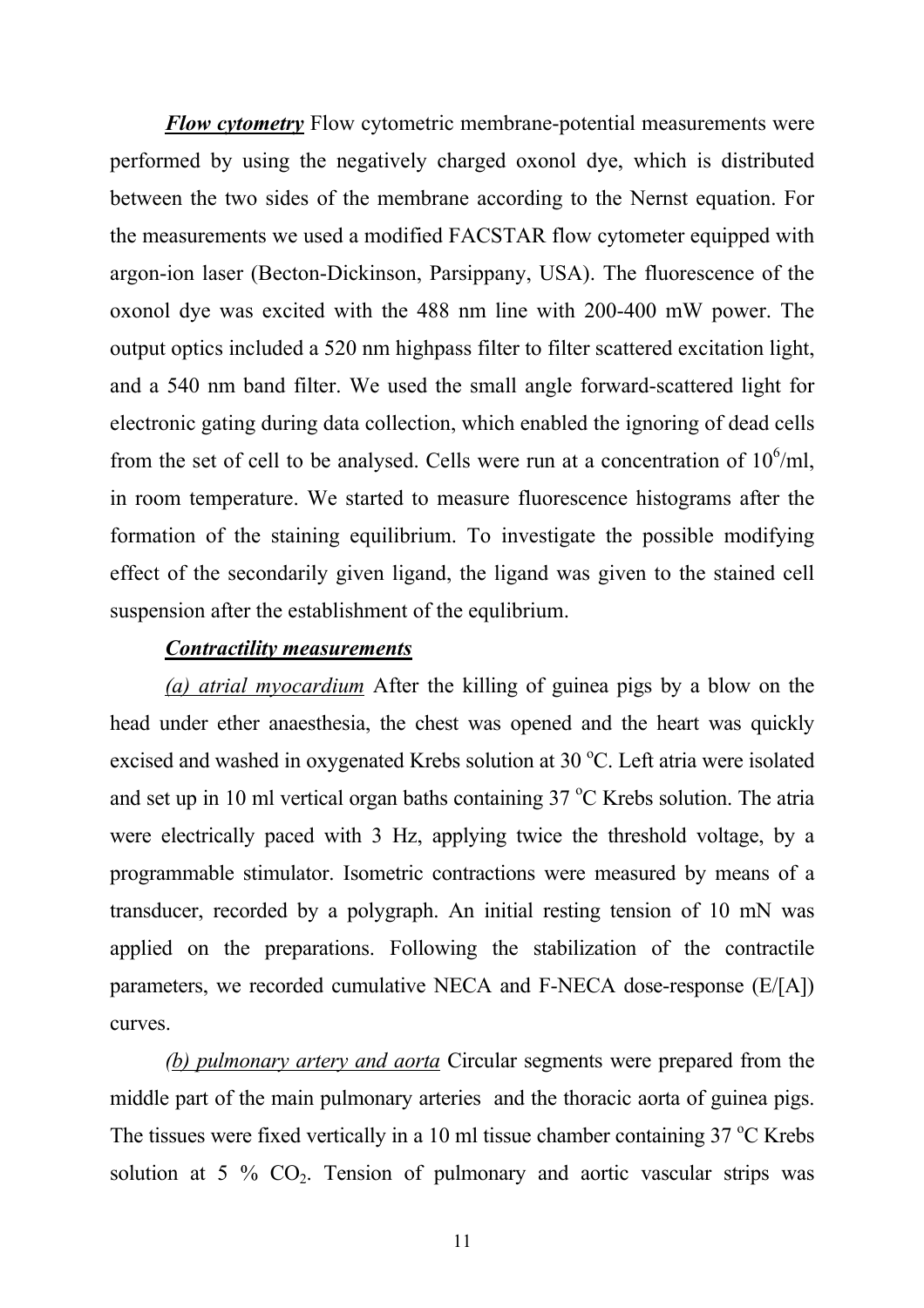measured isometrically on transducers and the ouput fed to potentiometric recorders. The specimens were given an initial tension of 10 mN, and after the equilibration period, preparations were incubated and washed with  $1 \mu M$ noradrenaline.

When the contraction was stable, 10 uM NECA was applied to the organ bath and was allowed to produce a maximal response. The tissues were then washed several times with fresh, noradrenaline-containing  $(1 \mu M)$  Krebs solution and allowed to recover. To examine the effects of NECA and F-NECA on pulmonary arteries, non-cumulative measurements were performed, while on thoracic aortae cumulative measurements were done with these adenosine analogues. 8-PT, an agent modulating the action of purine compounds, was added during the resting state for 30-40 minutes, afterwards the tissues got noradrenaline, as a result of which they contracted to the level of control tone. After the experiments where  $A_1$  adenosine receptor mediated contractions evoked by NECA or 19F-NECA were studied, tissues were lightly blotted, and their length and weight were measured. Their response to adenosine analogues were then calculated by determining the increase in mechanical force (in mN units), and dividing this by the cross-sectional area of the tissue (in  $mm<sup>2</sup>$  units).

*measurement of membrane fluidity* 10 µl TMA-DPH stock-solution was added to 1 ml cell suspension (final concentration of TMA-DPH:  $10^{-6}$  M), and cells were then incubated for 5 minutes in quartz cuvette in the presence or without  $20 \mu M$  GdCl<sub>3</sub>. 2 ml FPS (sperm remained immotile) or 2 ml distilled water (sperm became motile) was added to the cuvettes and then the anisotropy was measured. Added FPS and distilled water contained TMA-DPH or  $GdCl<sub>3</sub>$  in the same concentrations.

*immunogold labelling for cell surface proximity measurements* In the first labeling step freshly harvested cells were washed twice in  $4^{\circ}$ C-os PBS (pH 7.4). The cell pellets were suspended in 100  $\mu$ l of PBS (1 x 10<sup>6</sup> cells/ml) and labeled by incubation with approximately 10  $\mu$ g of unlabeled whole mAbs (serving as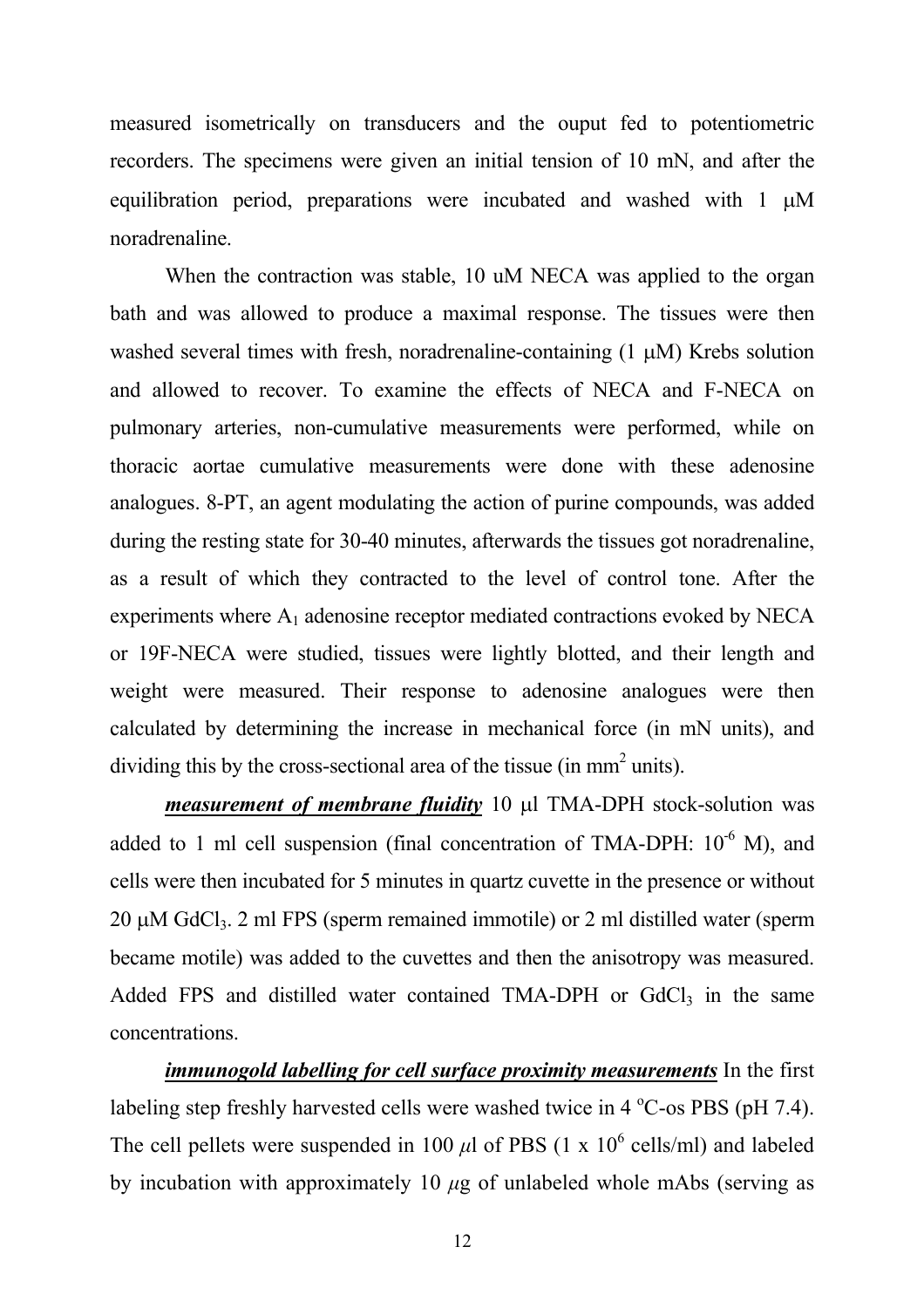targets for the immunogold beads of anti-Fc fragment specificity in a second step of labeling) for 40 minutes on ice. To avoid possible aggregation of the mAbs, they were air-fuged (at 9 x  $10^4$  rpm, for 30 min) before labeling. The labeled cells were washed with excess cold PBS twice. Labeling with the unstained whole mAbs was followed by, as a second labeling step, incubation with polyclonal secondary antibodies conjugated to gold beads of 30-nm diameter (Aurogamig g-30 against the Fc fragment of the unstained whole mAb; from Amersham Pharmacia) on ice for another 40 minutes.

*patch-clamp wash-in time measurements with the L243 monoclonal antibody* After the formation of stable whole-cell configuration, depolarizing pulses were added to the cell at least 5 times. The pulses started from a holding potential of  $-120$  mV and rose up to  $+50$  mV for a time interval of 20 ms. The pulses were repeated every 15 s. When we made sure that the current level was stable, in equilibrium, 30  $\mu$ l of L243 antibody solution (the solvent was PBS) was pipetted directly onto the cell. The peak current level was continuously monitored by depolarizing pulses, and a gradual decrease was detected, which reached a lower equilibrium in 3-6 minutes. The concentration of the antibody was 2.5 mg/ml.

#### **IV. RESULTS AND DISCUSSION**

*adenosine-receptor-mediated signalling events in smooth muscle cells* The application of  $A_1$  adenosine receptor agonist CPA (50 nM) caused hyperpolarization of the DDT1 MF-2 smooth muscle cells. DPCPX, an  $A_1$ receptor antagonist  $(1 \mu M)$  significantly decreased the agonist induced hyperpolarizing effect. Preincubation of cells with  $100 \mu M$  4-AP, which is a voltage-dependent potassium-channel blocker, or with 1  $\mu$ M DPCPX completely abolished the effect of CPA on the membrane-potential. Patch-clamp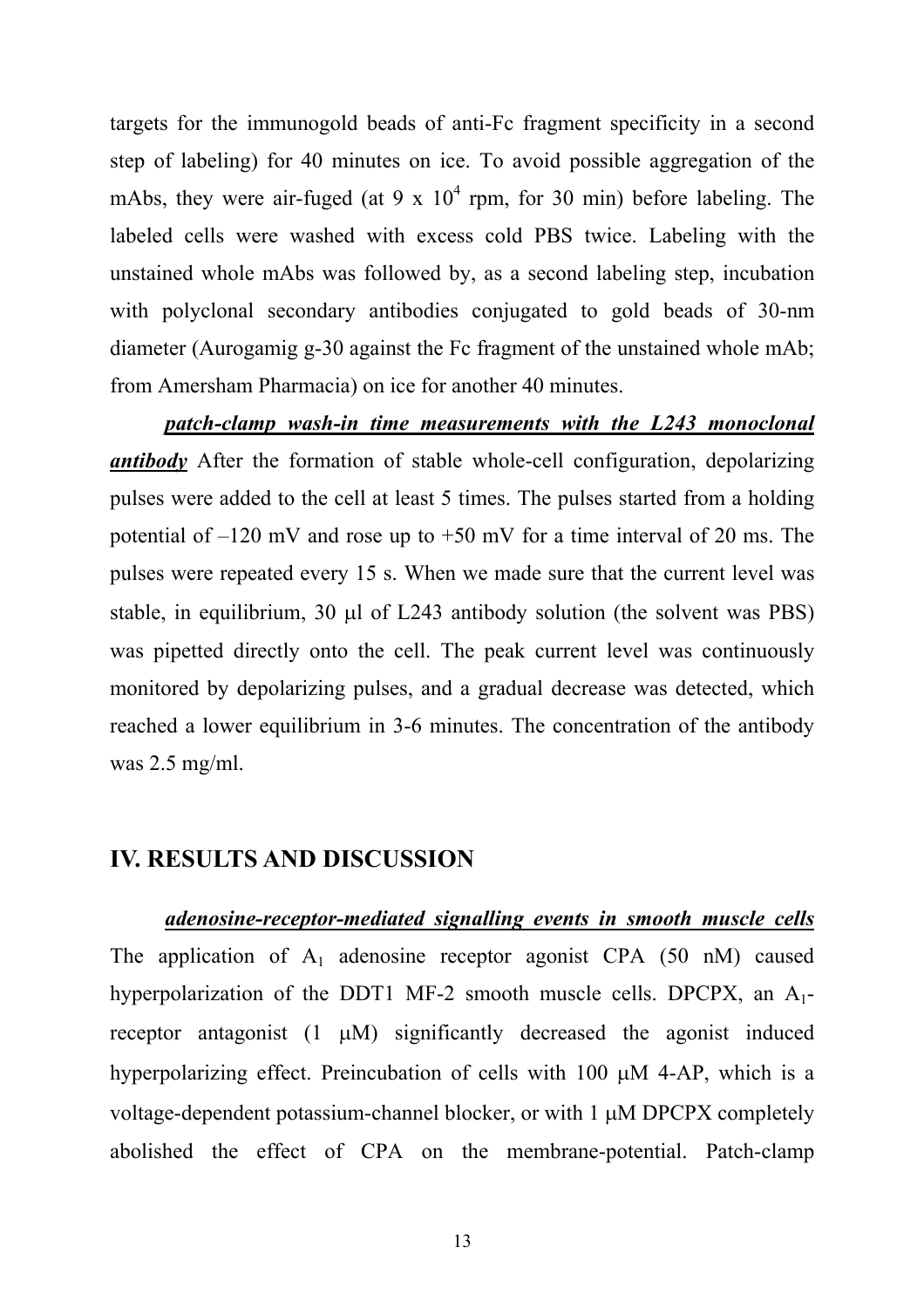experiments performed on DDT1 MF-2 cells showed an outward, voltagedependent current. This current could completely be inhibited by perfusing with the voltage-dependent potassium channel blocker 4-AP (5 mM) or TEA (10 mM). Application of CPA in the range of 10 nM-10  $\mu$ M gradually increased this current, producing an increase of 30  $\%$  at the concentration of 1  $\mu$ M. Thus, changes in potassium permeability could underly the CPA-induced hyperpolarization.

The  $A_{2A}$ -receptor agonist CGS 21680 in the concentration range of 10 nM – 3  $\mu$ M exerted an effect opposite to that of the A<sub>1</sub> agonist CPA on the membrane potential and potassium conductance of DDT1 MF-2 cells. The addition of 1  $\mu$ M A<sub>2A</sub> adenosine receptor antagonist CSC caused repolarization and the membrane-potential returned close to the original value. CPA also abolished CGS 21680 induced depolarization on cells. CPA supposedly has this property because the  $A_1$ -receptors have a four times greater expression level on DDT1 MF-2 cells compared to that of  $A_{2A}$  receptors. When during the patchclamp experiments CGS 21680 (10 nM – 10  $\mu$ M) was perfused to the cells we experienced the immediate decrease of the whole cell potassium current. At higher concentrations CGS 21680 also accelerated the inactivation of the current and the change of inactivation was most expressed at the concentration of 100 nM. To demonstrate that in the changes of the properties of the potassium current, receptors exert their effects in a G-protein-independent manner, the experiment was repeated on pertussis-toxin-treated cells at the most efficient CGS 21680 concentration (100 nM). No significant difference was found between pertussis-toxin treated  $(200 \mu g$  / ml, incubated for 4 hours) and the control cells neither in the blocking of the peak current (73  $\pm$  12 % and  $66.9 \pm 8.8$  %, respectively, n=5), nor in the change of current inactivation kinetics (54 ± 9.7 % and 64.8 ± 12 %, respectively, n=5).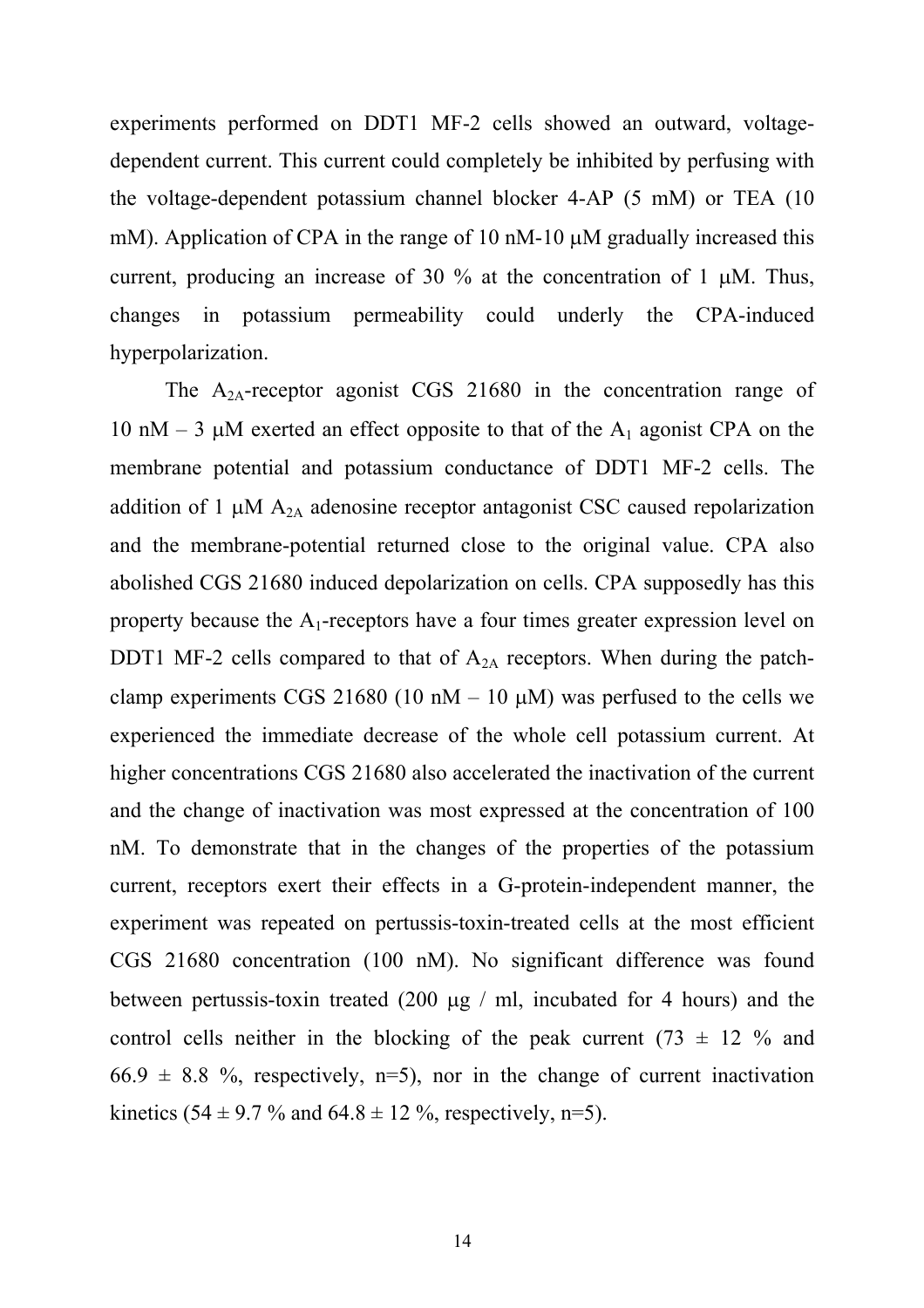According to our best knowledge this was the first time to successfully demonstrate the modulation of the potassium current on DDT1 MF-2 cells by selective adenosine-receptor-activating agents. Molleman et al. did not find any effect of either high dosage adenosine (1 mM) or ATP on membrane currents on this cell line. However, these findings do not contradict our results, as the binding of adenosine to either  $A_1$  or  $A_2$  receptors can evoke a wide range of receptor-activation processes, as a result of which the effect on the potassium current may not be significant. In the present study we examined subtypespecific agonist-induced processes were investigated, so we could separate the different effects.

 The response of potassium channels to adenosine-analogues specific for different subtypes can vary from tissue to tissue. Dart and Standen found that although both  $A_1$  and  $A_2$  types of receptors can be found in pig coronary smooth muscle cells, binding to  $A_1$  adenosine-receptor activates current, but this is not the case for  $A_{2A}$  receptors.

 According to our conception, the stimulation or inhibition of adenylate cyclase following  $A_{2A}$  or  $A_1$  receptor-activation occurs by a mechanism in which among the first steps there is a ligand-induced change in transmembranepotential, as the change in membrane-polarity can induce the voltage-dependent conformational change of the enzyme.

 Our results suggest that DDT1 MF-2 cells are unique in a way that they react by increasing their potassium conductance and hyperpolarization to A1 receptor activation, in contrast, respond with decreased potassium current and depolarization to ligand treatment against the  $A_2$  receptor. This means that these cells can be useful targets of pharmacological research, because they provide the possibility of tracking  $A_1$  and  $A_{2A}$ -mediated mechanisms on the same cell line.

*examination of contractility changes of tissues evoked by NECA and F-NECA adenosine-derivatives* In electrically stimulated atrial myocardium – a tissue expressing  $A_1$  adenosine receptors – both NECA and F-NECA decreased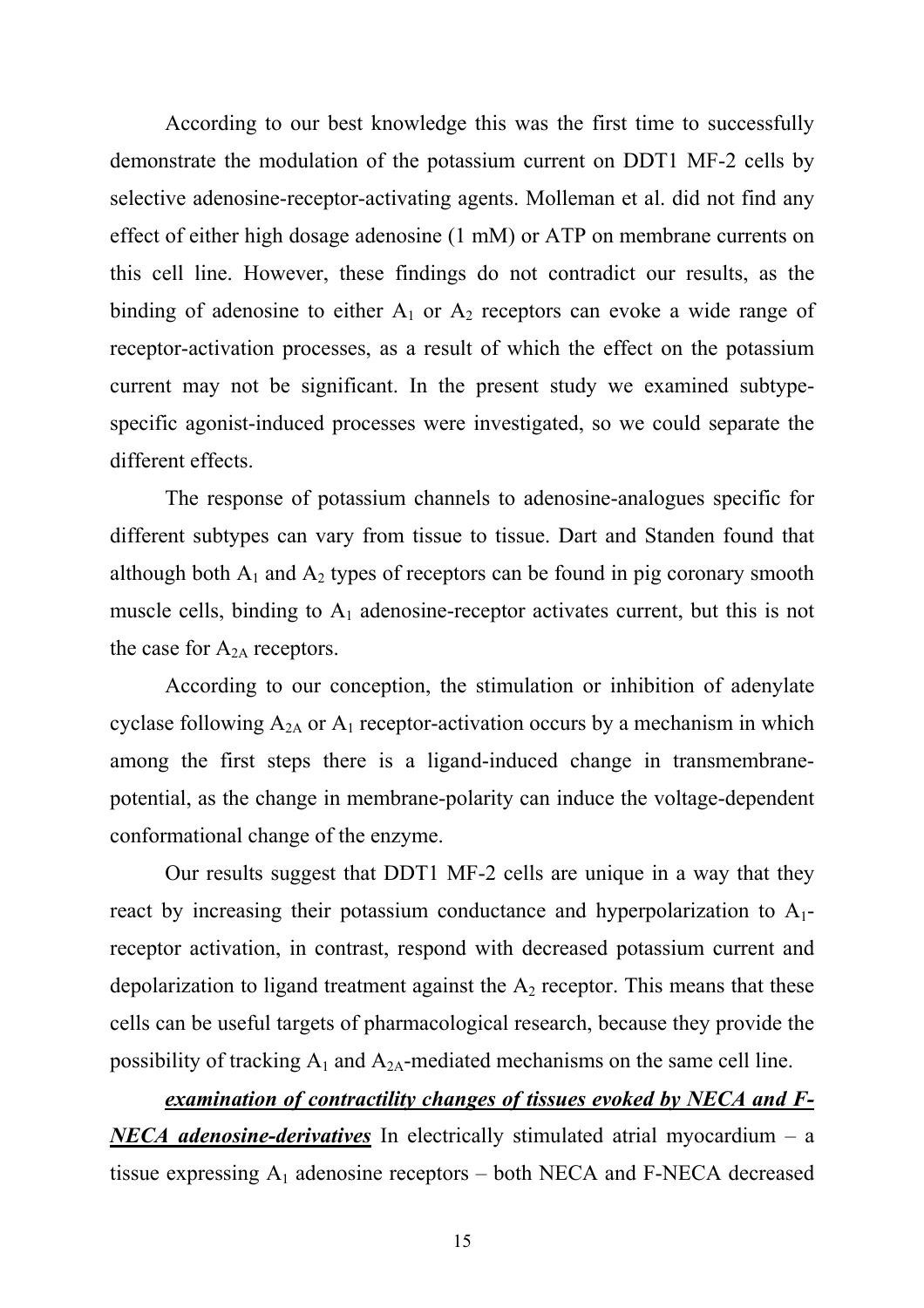contractile force in a dose-dependent manner. Recording and analyzing the dose-response curves for NECA and F-NECA we could see that there was no significant difference between the two compounds regarding maximal effect  $(E_{\text{max}})$  and Hill-coefficient (n<sub>H</sub>), while the apparent affinity for F-NECA (EC<sub>50</sub>) was less than that of NECA (7.50  $\pm$  0.18 and 8.23  $\pm$  0.12, respectively).

In isolated strips of guinea pig pulmonary arteries precontracted with 1  $\mu$ M noradrenaline, both NECA and F-NECA exerted a concentration-dependent phasic contraction (a fast initial contraction, which is  $A_1$ -mediated according to literature). Dose response curves taken for the two compounds showed that  $E_{\text{max}}$ and Hill-coefficient values did not differ significantly for NECA and F-NECA. However,  $EC_{50}$  values derived from the curves were also different here (F-NECA:  $6.20 \pm 0.01$ , NECA:  $6.58 \pm 0.05$ ).

The above show that the affinity of F-NECA is less for both myocardial and vascular  $A_1$  adenosine-receptors. The similarity in maximal effect ( $E_{\text{max}}$ ) and Hill coefficient  $(n_H)$  can be explained by suggesting that NECA and F-NECA act via similar signalling pathways.

In 1  $\mu$ M noradrenaline-pretreated guinea pig aorta preparations – a tissue expressing  $A_{2B}$  adenosine receptors - NECA and F-NECA evoked dosedependent relaxation. Dose-response curves showed no significant differences in either maximal effect  $(E_{max})$ , or Hill-coefficient  $(n_H)$ , or the  $EC_{50}$  values characterizing apparent affinities.

In the next series of experiments guinea pig pulmonary arteries (a tissue containing  $A_1$  and  $A_{2B}$  adenosine receptors) were used, where the vascular  $A_1$ adenosine receptors were inhibited by DPCPX, a specific  $A_1$  adenosine receptor antagonist. This way, the  $A_{2B}$  adenosine receptor-induced fast relaxation could be reliably examined. To examine this relaxation, dose-response curves were taken on pulmonary arteries concerning NECA and F-NECA. We could not detect any difference between the  $E_{\text{max}}$ , Hill coefficient (n<sub>H</sub>) or  $EC_{50}$  values characterizing the effects of NECA and F-NECA, therefore we suggest that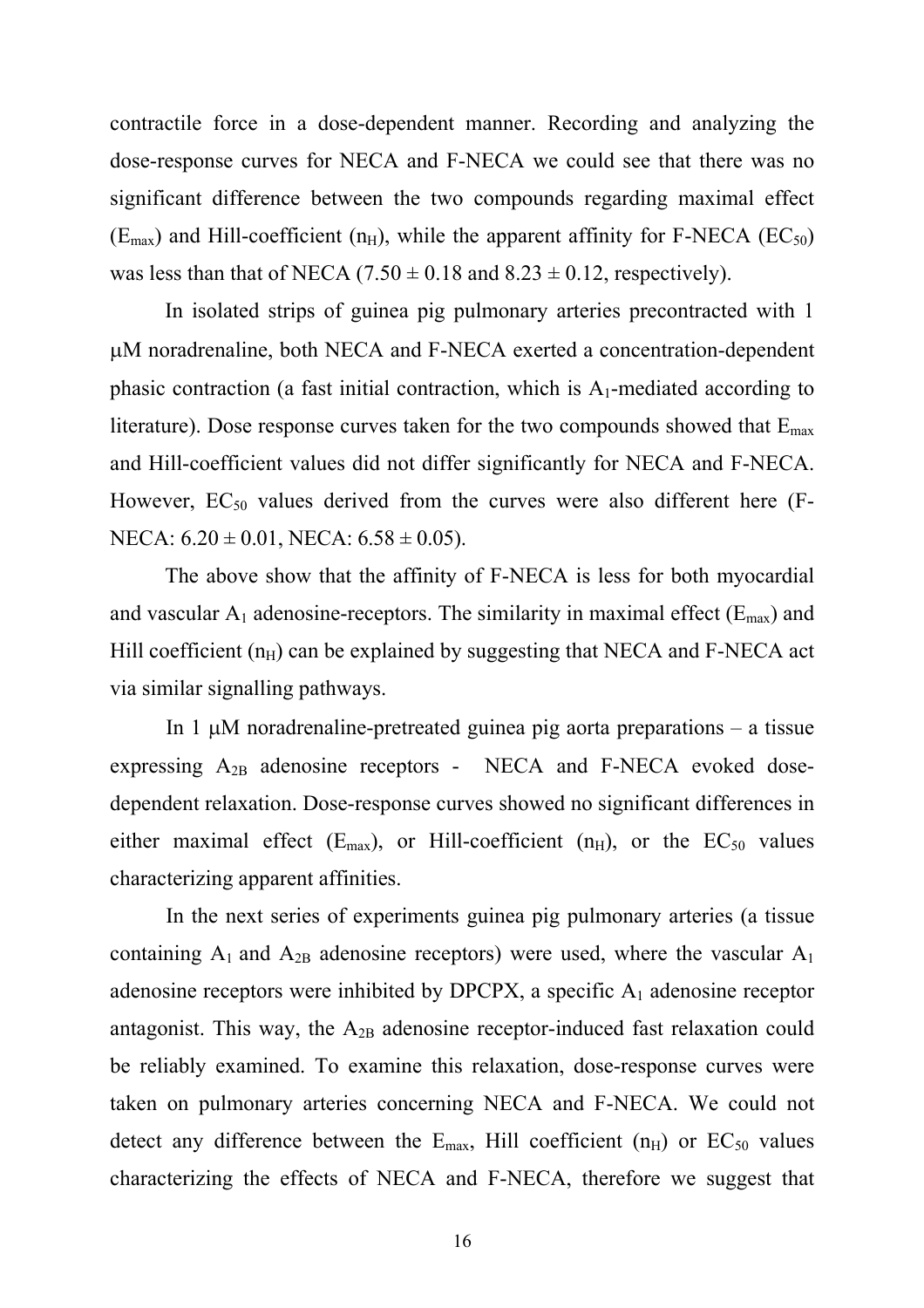NECA and F-NECA are equivalent agonists on vascular  $A_{2B}$  adenosinereceptors.

To check if NECA and F-NECA exert their effect via adenosinereceptors, we took dose-response curves also in the presence of  $1 \mu M 8-PT$  (a nonselective adenosine-receptor-antagonist). 8-PT shifted both the doseresponse curves of NECA and F-NECA to the right, and the maximal relaxation  $(E_{\text{max}})$  caused by these compounds decreased as well. To further analyze the effect of 8-PT, we determined the  $EC_{25}$  values of the  $E(A)$  curves taken for NECA and F-NECA in the presence or absence of 8-PT, and calculated concentration ratios ( $EC_{25}$  after 8-PT /  $EC_{25}$  before 8-PT) from them. These ratios for NECA and F-NECA were  $3.83 \pm 0.69$  and  $4.94 \pm 0.54$ , respectively. The equivalence of NECA and F-NECA on  $A_{2B}$  receptors is thus justified also by the measurements with 8-PT.

Whole-cell current measured on DDT1 MF-2 smooth muscle cells had two components: an inwardly rectifying, voltage-dependent Na<sup>+</sup>-current and an outwardly rectifying, voltage-dependent  $K^+$ -current. As sodium current inactivated earlier than potassium current activated, it was possible to measure the potassium current independently of the sodium current. We also performed the pharmacological analysis of the voltage-dependent, outwardly rectifying potassium conductance with non-peptide (TEA) and peptide (ChTx, MgTx) type blocking agents. The values of half-maximal dose  $(EC_{50})$  for these blockers were: TEA: 2.1 mM, MgTx: 43 pM, ChTx: 910 pM, which is characteristic for the properties of Kv1.3 channels. The treatment of NECA or F-NECA significantly decreased whole cell potassium current of DDT1 MF-2 cells. In response to 5  $\mu$ M NECA the peak current caused by depolarization from  $-120$ mV to +40 mV decreased to  $61.2 \pm 8.3$  % (n = 3) of the original value, while it fell to  $80.6 \pm 4.7$  %, when F-NECA was used.

Perfusion treatment with NECA or F-NECA significantly accelerated the inactivation of the membrane current as well. Accordingly, we could see a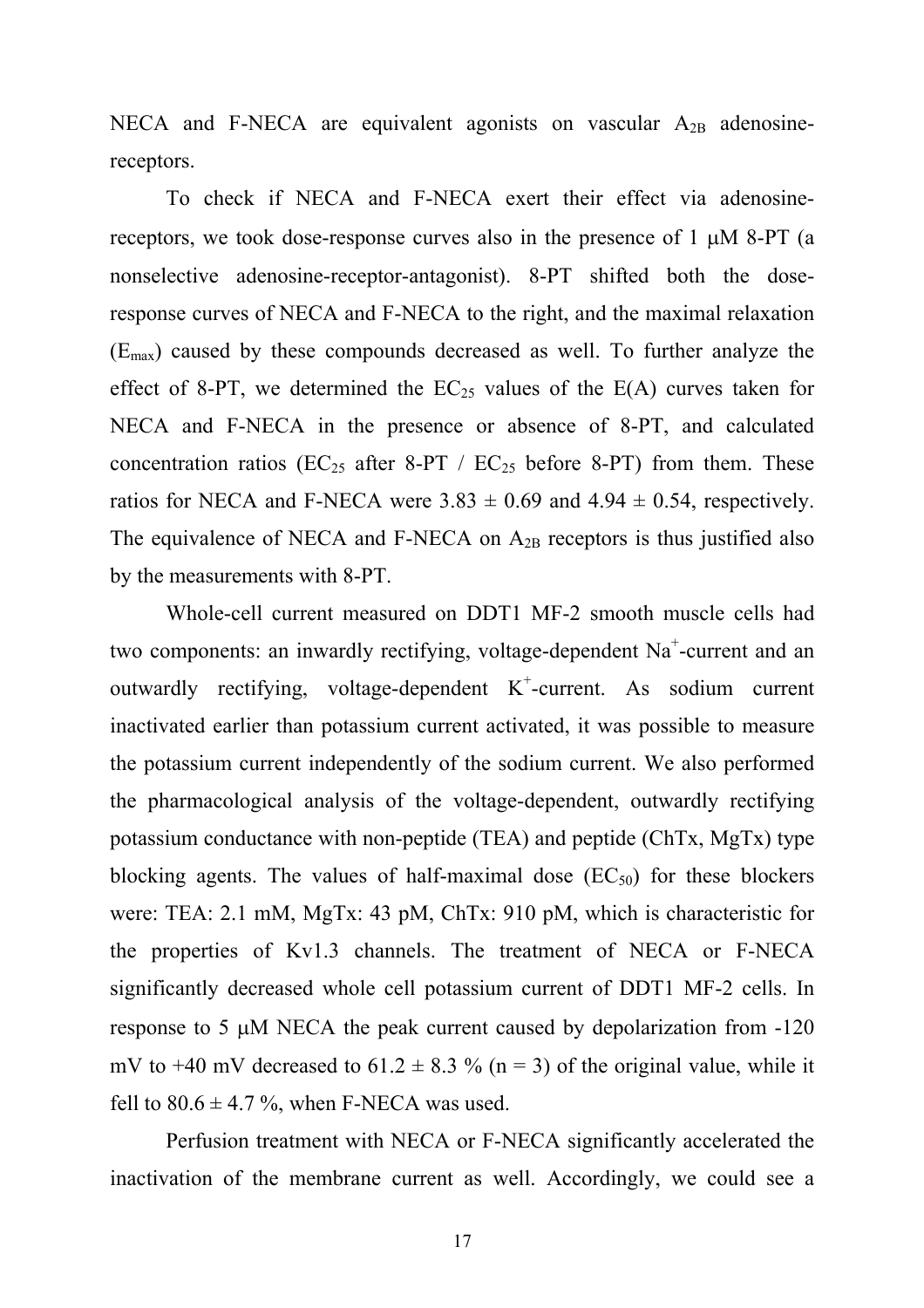reduction of the exponentially fitted inactivation time constant to  $55.1 \pm 18.0$  % of the original value due to 5  $\mu$ M NECA, while 5  $\mu$ M F-NECA had less effect, diminishing the time-constant to 80.1  $\pm$  15.3 % of the control value. The two agents also differently influenced the activation time-constant of the current: while 5  $\mu$ M NECA exerted a fall of 73.9  $\pm$  10.0 %, 5  $\mu$ M F-NECA did not cause any significant change, setting the time-constant to  $104.6 \pm 1.8$  % of the original value.

The differences between the effects of NECA and F-NECA can be a consequence of the differences in their chemical structure, which may cause alterations in the affinity of these compounds to  $A_1$  and  $A_{2B}$  adenosine-receptors. As both  $A_1$  and  $A_{2B}$  receptors are present on the surface of DDT1 MF-2 cells (Ramkumar et al.), and NECA is an agonist for both receptors (Stinnakre and Renterghem), the functional response to the binding of NECA or F-NECA is the sum of the  $A_1$ - and  $A_{2B}$ -mediated effects.

*examination of the role of mechanical stretch-activated channels in the activation processes of sperm cells* Spermatozoa of *Takifigu niphobles* were immotile in SLS or NoCaSLS solutions, which correspond to their original environment. To evoke motility we used ASW or  $Ca^{2+}$ -free NoCaASW solutions, which correspond to seawater. When diluted in ASW, sperm cells of *Takifigu niphobles* began to show a motility of  $90.6 \pm 2.0$  %, with a speed of  $163.2 \pm 5.35$  m/s. When sperm cells were taken in NoCaASW, there was no significant difference compared to ASW either regarding the motile fraction  $(87.6 \pm 3.1 \%)$ , or in velocity  $(149.7 \pm 7.3 \mu \text{m/s})$ , indicating that extracellular  $Ca<sup>2+</sup>$  is not needed to initiate motility. This observation of us is in accordance with the results of Oda and Morisawa, who found that the motility of the spermatozoa of *Takifigu niphobles* could be initiated without extracellular  $Ca^{2+}$ .

As a result of the depletion of intracellular  $Ca^{2+}$  from sperm cells by incubation with NoCaSLS containing  $10 \mu M$  A231186 calcium-ionophore, the cells did not became motile after diluting them in NoCaASW. After the addition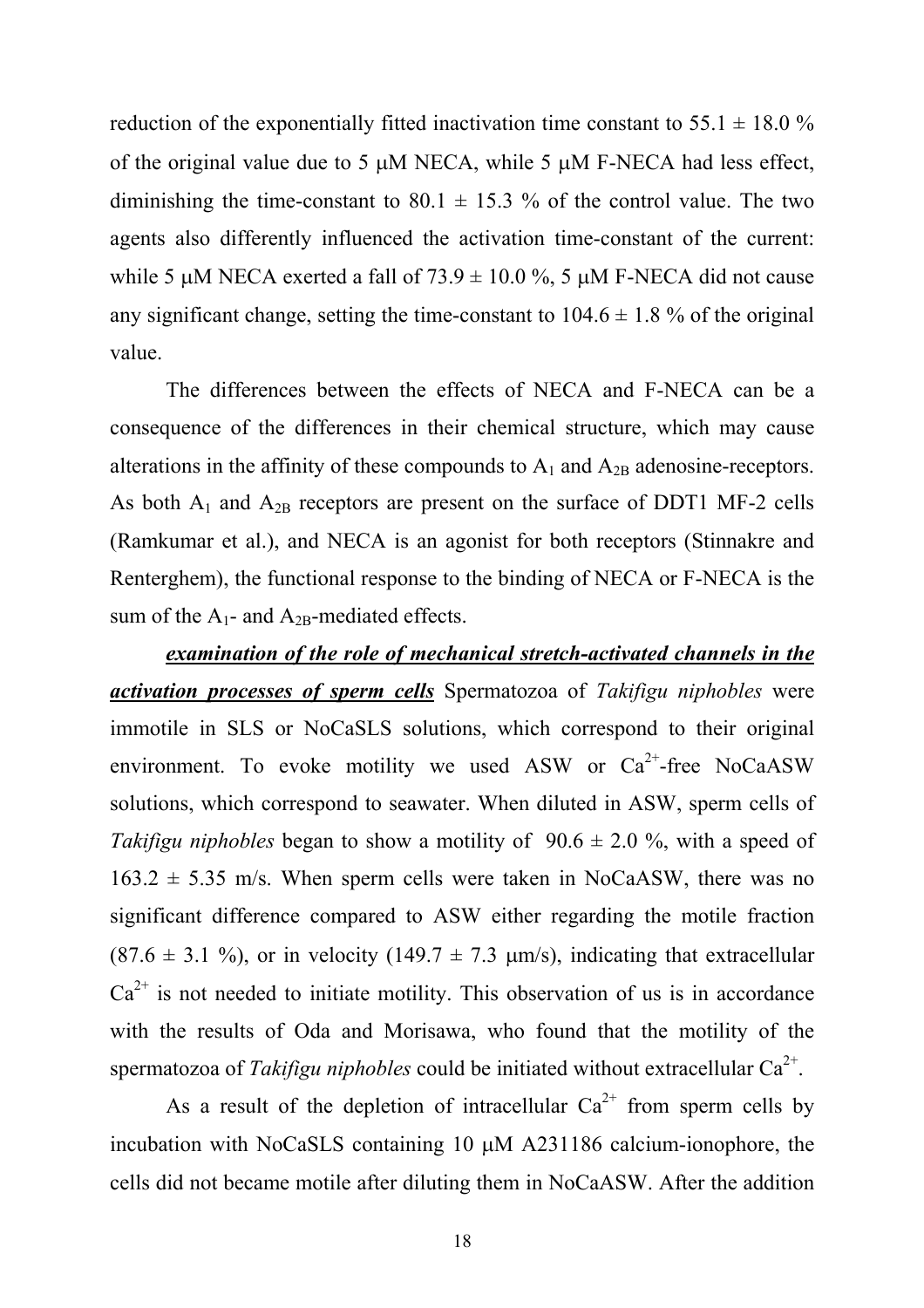of 100  $\mu$ M Ca<sup>2+</sup>, the cells became motile again, and their speed values got close to those of control values. These results suggest that intracellular calcium is required for the initiation of the motility of *Takifigu niphobles* spermatozoa.

Thus, the role of  $Ca^{2+}$  seems to be substantial in this process: Oda and Morisawa measured a 5-fold increase in the intracellular  $Ca^{2+}$ -concentration, even in the absence of extracellular  $Ca^{2+}$ , when *Takifigu niphobles* sperm motility was initiated by hyperosmotic solution. They also found that sperm cells got motile in physiological solution 10-15 s after loading the cells with  $Ca^{2+}$  by the application of extracellular  $Ca^{2+}$  and A23187  $Ca^{2+}$ -ionophore. So according to their results,  $Ca^{2+}$  stored in intracellular stores, can initiate sperm motility even without a change in external osmolality.

Our results partially contradict this, because our measurements showed that sperm cells of *Takifigu niphobles* remained immotile in solutions of physiological osmolality containing various concentrations of  $Ca^{2+}$  (1-100  $\mu$ M) and 10  $\mu$ M A23187. To adjust the intracellular Ca<sup>2+</sup>-level, the extra- and intracellular Ca<sup>2+</sup>-concentrations were balanced by applying 10  $\mu$ M A231186, and using external solutions of different  $Ca^{2+}$ -concentrations. When cells were kept in isotonic SLS, the increase in intracellular  $Ca^{2+}$ -concentration did not induce sperm cell motility. However, when cells were diluted in ASW with the same  $Ca^{2+}$ -concentration, they became motile. These findigs of us provide serious evidence that the increase in intracellular  $Ca^{2+}$  alone is not enough for the initiation of sperm motility, and that the shift of osmolality towards hypertonic direction is the primary eliciting factor here.

To examine the role of calmodulin we used W-7 calmodulin-antagonist. The use of 100  $\mu$ M W-7 reduced motility to 8  $\pm$  3 % of control value in 10 minutes. TFP, another calmodulin-antagonist (200  $\mu$ M) reduced motility to 3  $\pm$  1 % of control value.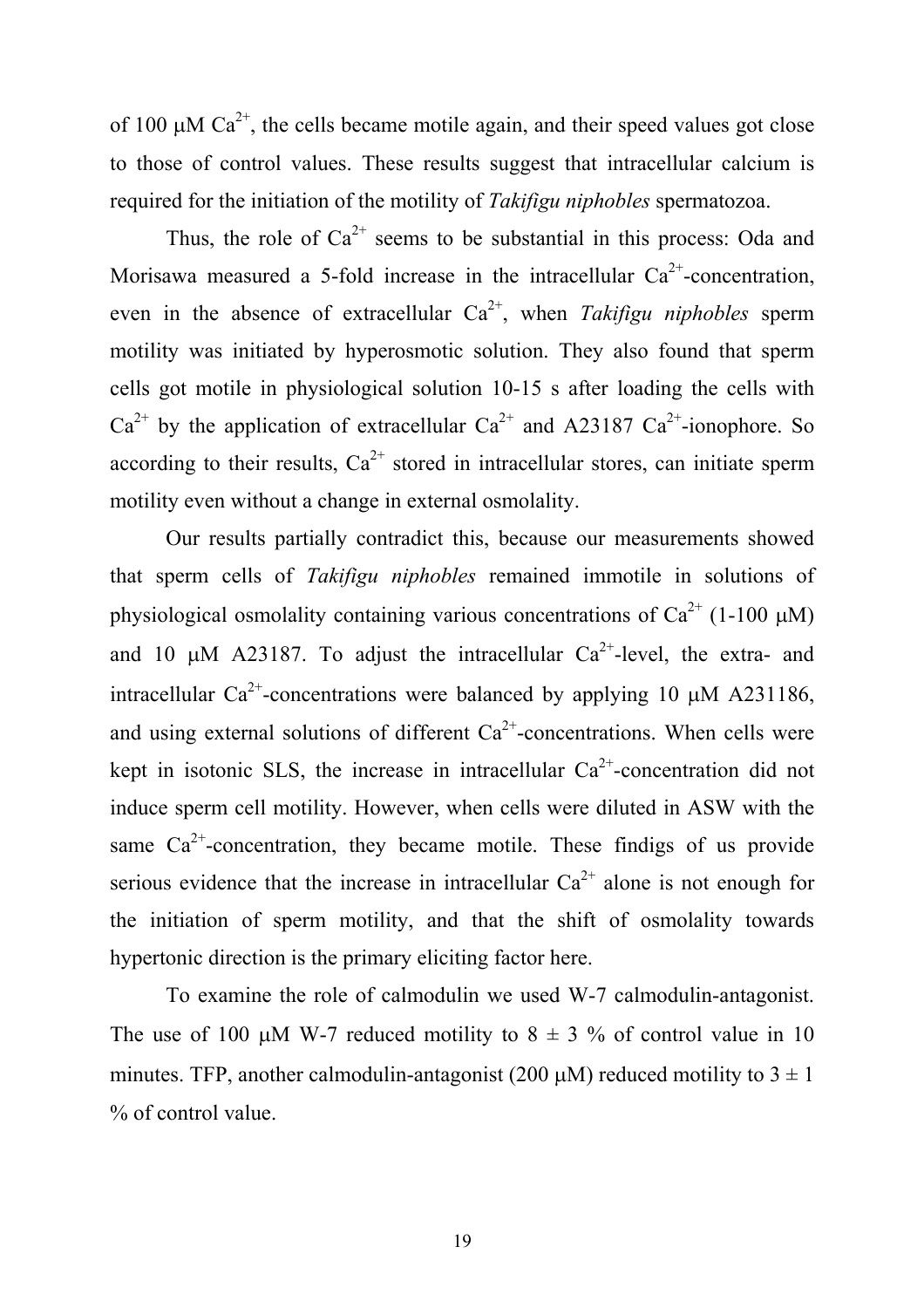We also investigated the effects of several different ion-channel blockers on the motility of *Takifigu niphobles* spermatozoa. Out of 21 potassium channel blockers of Econokit EK-300 (Alomone Labs) only Penitrem A  $(10 \mu M, 15)$ minutes incubation) decreased motility  $(43 \pm 12)$ . Calcium channel blockers of EK-400 did not have any effect on the motility of the cells, as the chloride channel blocker chlorotoxin given at 25  $\mu$ M concentration.

As calmodulin-inhibitors blocked the motility of the sperm cells of puffer fish, furthermore neither blockers of cell membrane  $Ca^{2+}$ -channels, nor K<sup>+</sup>channels influenced the motility of puffer fish sperm, it can be concluded that the interaction of calmodulin and  $Ca^{2+}$  released from internal stores plays a central role in the activation of puffer fish sperm cell motility elicited by hyperosmotic treatment.

Mechanical stretch-activated ion-channel blocker gadolinium changed the motility of the spermatozoa of both seawater puffer fish and freshwater carp. Gadolinium applied in 5, 10 or 20  $\mu$ M decreased the motility of puffer fish spermatozoa from the control value of  $92 \pm 3$  % to  $17 \pm 9$ ,  $11 \pm 4$  and  $6 \pm 3$  %. Gadolinium also decreased carp sperm motility in a dose-dependent manner. Motility fell to fourth of control value when sperm cells were incubated for 1 minute in FPS containing 20  $\mu$ M gadolinium, and decreased to 3 % when 40  $\mu$ M gadolinium-concentration was applied. In contrast, gadolinium-treatment (20 or 40 oM) did not influence significantly the motility of the ascidian *Ciona* sperm cells initiated by SAAF or valinomycin.

We also measured the membrane-fluidity of the resting, motile and gadolinium-treated (40  $\mu$ M GdCl<sub>3</sub>) carp sperm cells. The fluorescence anisotropy value of resting, TMA-DPH-labelled sperm cell sample was  $0.242 \pm$ 0.02. Hypoosmotic treatment, which also induces sperm-motility, increased membrane-fluidity (measured anisotropy value:  $0.182 \pm 0.02$ ). Treatment with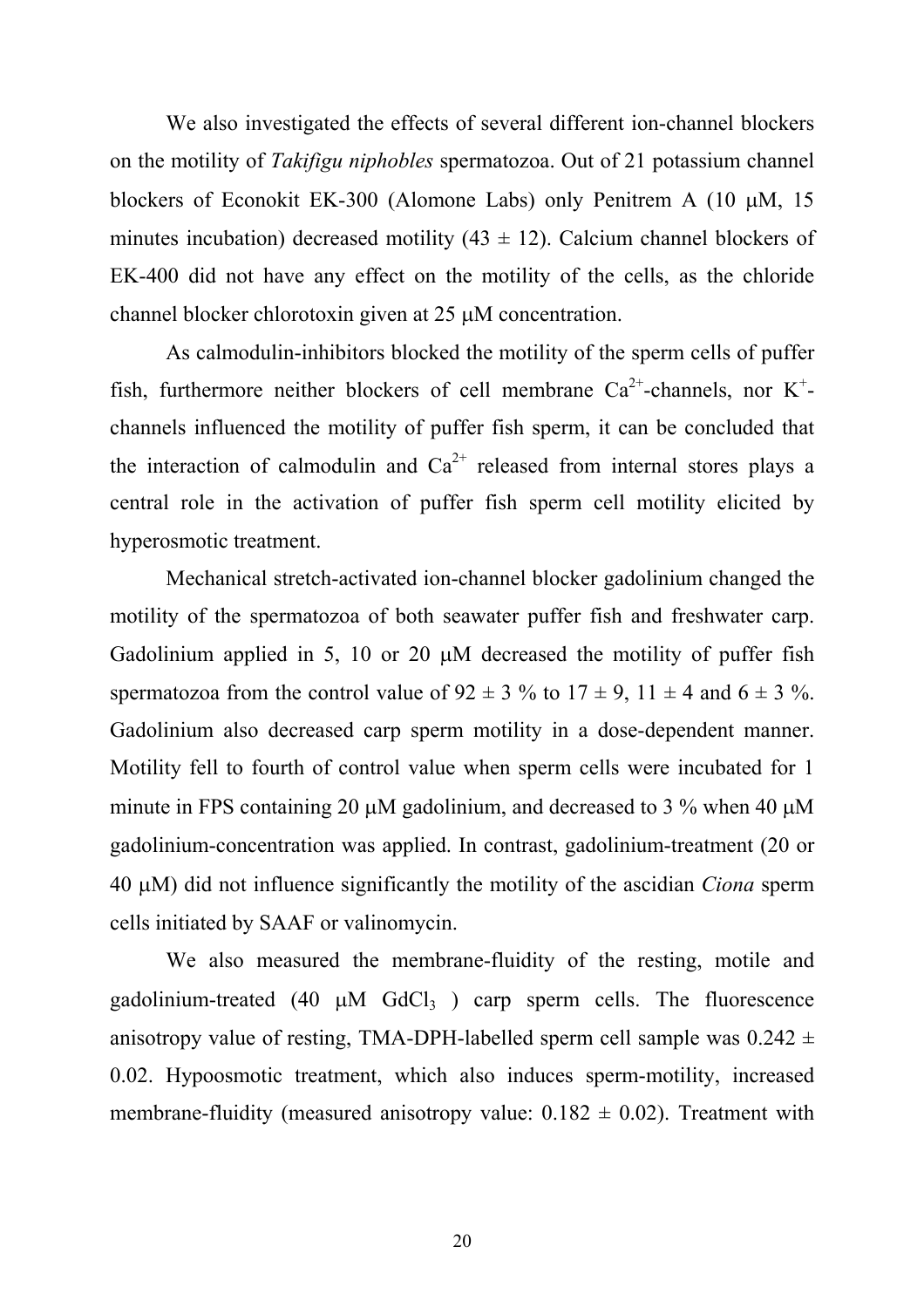gadolinium rigidized the membranes of both resting cells and those exposed to hypoosmotic treatment.

Gadolinium binds to the lipid part of the cell membrane (Ermakov et al.), and the changes in the physical properies of the bilayer may also have an effect on the signal transduction processes. High affinity binding of lantanides influences the physical properties of the phospholipid bilayers. These changes can affect the dinamics of the conformational changes of the transmembrane proteins (Cantor). Gadolinium actively removes  $Ca^{2+}$  from the surface and causes the reordering of certain fatty acid chains, besides, it produces phaseseparation (Li et al.). The condensation of the neighbouring lipids in the presence if  $Gd^{3+}$ , can exert pressure on the transmembrane proteins, and this pressure can prevent the conformational transition evoked by the mechanical tension. GdCl<sub>3</sub> (40  $\mu$ M) significantly decreases the membrane fluidity of carp sperm, and it balances the fluidizing effect of hypotonic treatment. According to this observation we can say that gadolinium provokes the structural change of plasma-membrane.

*theory of steric partition of toxin-binding* To investigate the associations of cell surface proteins (receptors, ion-channels) we developed a method which is based on earlier theoretical biophysical articles dealing with the phenomenon of hindered surface diffusion. In our model we examined the modification of binding of toxin to ion channel, due to proximal spherical particles. Our results suggest that protein-proximity can be detected by golden-bead-mediated delaying of the lateral component of toxin-diffusion, which means in quantitative approach that we measure a change in the  $k_{on}$  determined from patch-clamp measurements.

*examination of cell surface distribution of the receptors in question* The extent of delay is also influenced by the grade of homoassociation. On Kit 225 K6 human T-lymphoma –a cell line that we used– the intermolecular distances of MHC I, MHC II, IL-2R $\alpha$ , VLA-4 and TrfR, calculated from flow cytometric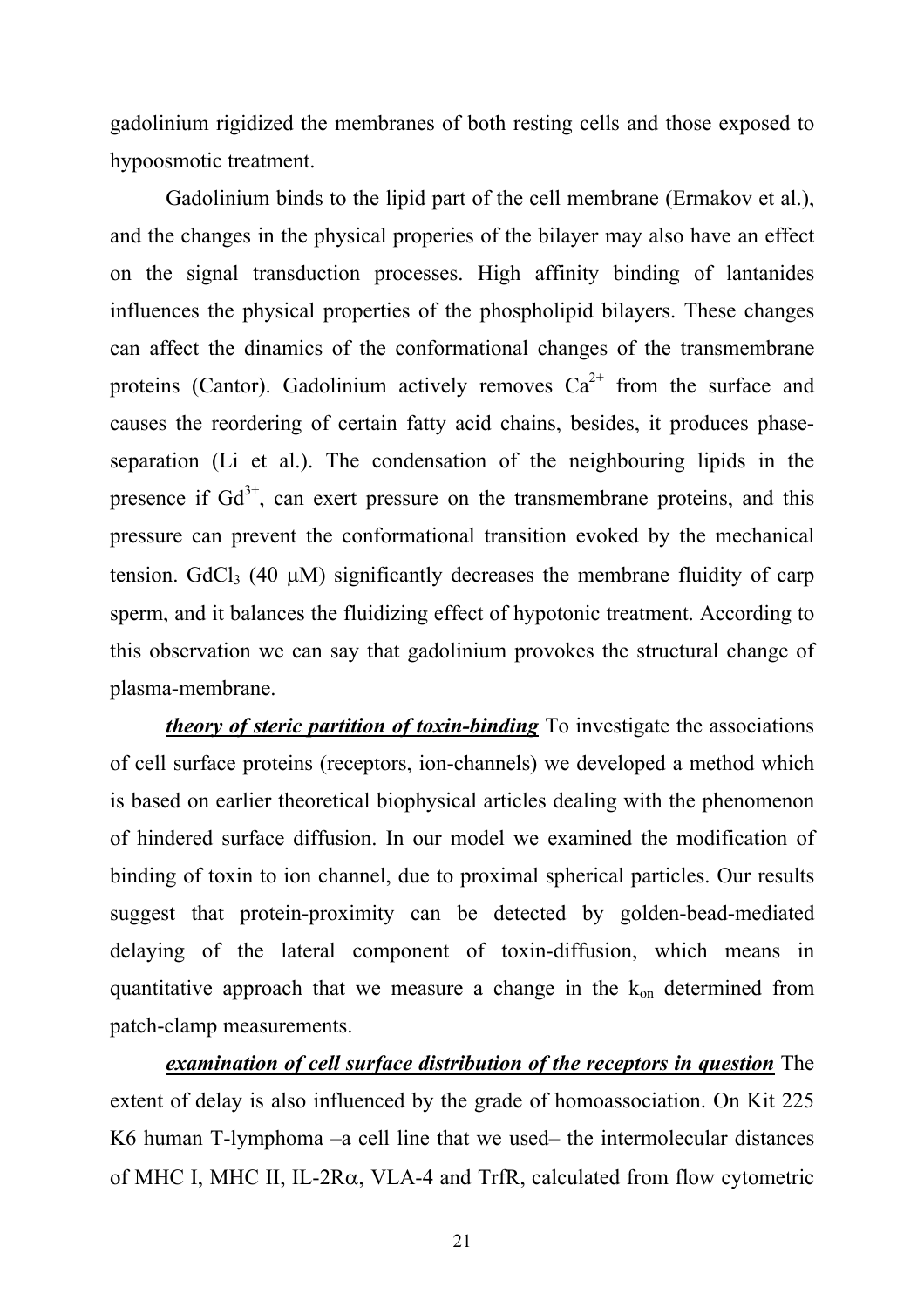energy transfer efficiencies, were  $7.0 \pm 0.1$ ,  $7.8 \pm 0.2$ ,  $8.8 \pm 0.2$ ,  $8.1 \pm 0.2$  and  $7.5 \pm 0.1$  nm, respectively. From our experiments we also determined the relative expression levels: taking MHC I, which had the highest expression level, as a basis (100 %), meaning 1.25 x  $10^6$  binding places, the values for MHC II, IL-2R $\alpha$ , VLA-4 and TrfR were 76.6  $\pm$  8.6, 34.2  $\pm$  8.3, <4.0 and 15.3  $\pm$ 1.5, respectively.

*measurement of molecular associations* Our experiments showed that VLA-4 integrin has a significant heteroassociation with MHC II molecule, the energy-transfer efficiency between them was  $E = 17.6 \pm 2.5$ . We found a somewhat less, still significant co-localization of VLA-4 and MHC I molecules, here  $E = 13.7 \pm 3.6$ . As a negative control the pair of TrfR and MHC I was used, where  $E = 3.5 \pm 2.0$ . The energy transfer was the highest between MHC II and MHC I  $(20.6 \pm 1.5)$ .

*detection of the hindrance of toxin and antibody-binding* We performed patch-clamp experiments on four different samples related to one cell surface receptor, in which we examined the blocking properties of Pi2 scorpion-toxin on Kv1.3 channels regarding the Kit 225 K6 cell line. The  $\tau$  wash-in time constant derived from the blocking curves on the control (unlabeled) cells was  $\tau_{in} = 27.3$  $\pm$  1.7 s. For the sample that had been incubated in the presence of only secondary golden beads (g30:GAMIG) we got  $\tau_{in} = 26.1 \pm 1.7$  s, which is not a significant difference. For the cells labeled primarily with antibodies, the value of  $\tau_{in}$  regarding MHC I, MHC II, IL-2R $\alpha$ , VLA-4 and TrfR was 30.1  $\pm$  1.4, 28.7  $\pm$  1.6, 29.9  $\pm$  1.3, 27.6  $\pm$  1.7 and 27.8  $\pm$  1.6 s, respectively. These values only slightly differ from those of control. However, on cells labeled primarily by antibodies and secondarily by immunogold particles, we found that the values of  $\tau_{in}$  increased significantly except for VLA-4 and TrfR: 45.9  $\pm$  4.7, 40.0  $\pm$  3.1,  $36.3 \pm 2.0$ ,  $29.6 \pm 1.7$  and  $29.2 \pm 1.2$ . This means that Kv1.3 channels are situated close to the rafts containing MHC-molecules, and far from those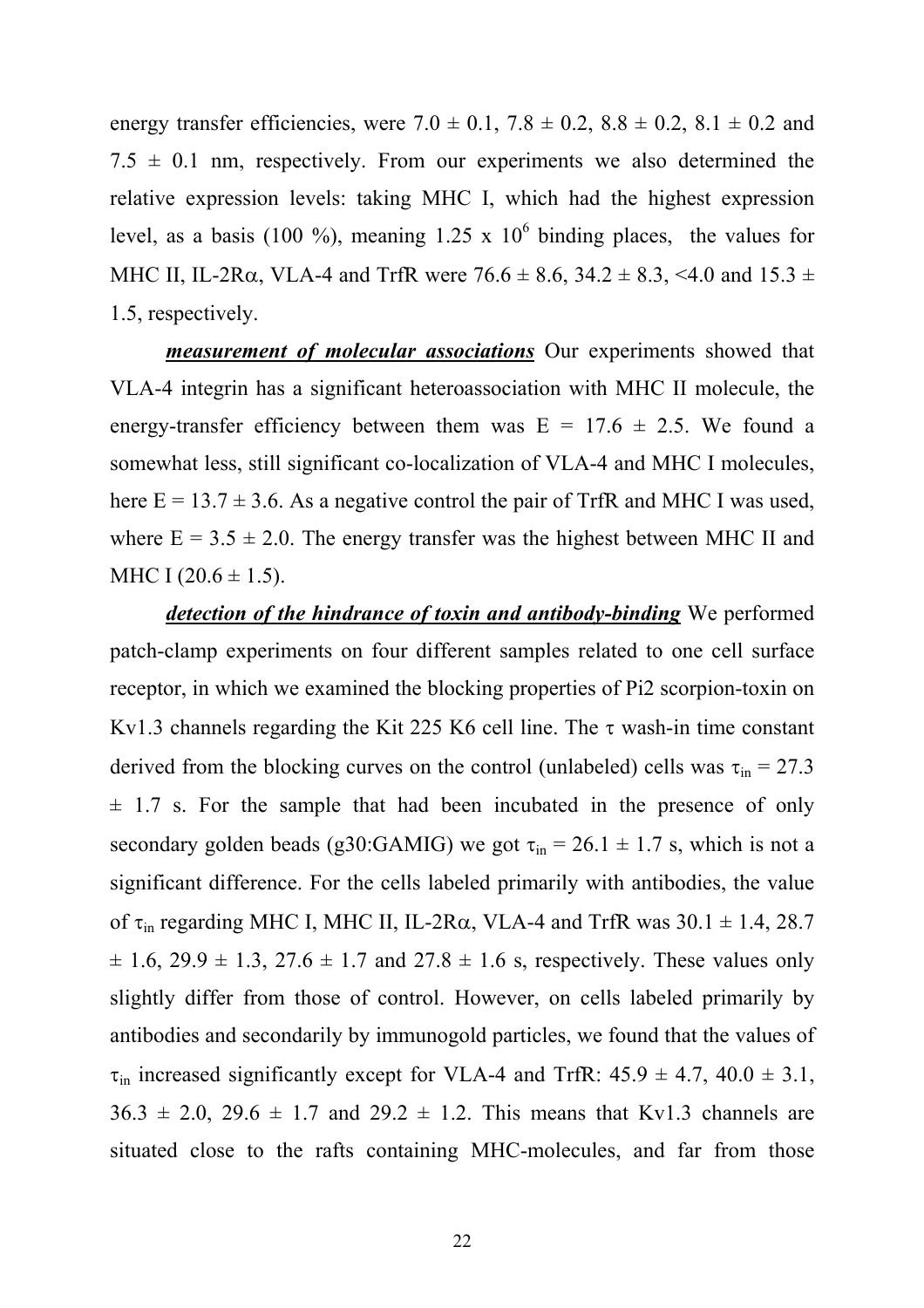containing TrfRs. The little difference obatined for VLA-4 integrins may be a consequence of their little expression level.

The relative change of the channel-toxin association rate constant,  $k_{on}$ , due to secondary labelling, taking primary labelling as a basis, was also calculated. As a result we got that  $\Delta k_{on}/k_{on}$  was the highest for MHC I and MHC II (-42.7  $\pm$ 9.8 % and  $-40.0 \pm 10.3$  %, respectively).

 Taking into consideration that there is such a decrease in toxin-binding wash-in time-constant  $(\tau_{on})$  we can conclude that Kv1.3 channels are in the lipid rafts containing MHC molecules, or at least, the majority of them is in the distance from the rafts comparable to the size of an immunogold particle. This is, according to Jürgens et al. and Murphy et al., 30-50 nm, the sum of the diameter of the golden bead and the thickness of the covering antibody-layer.

As the expression level of MHC II is  $76.6 \pm 8.6$  % of that of MHC I, MHC II may statistically be closer to Kv1.3 channel. For the IL-2R $\alpha$  and VLA-4 integrin,  $\Delta k_{on}/k_{on}$  was found to be -17.5  $\pm$  10.6 % and -13.0  $\pm$  10.3 %, respectively. The value for VLA-4 can even be significant, if one takes into consideration the relatively low expression level of this protein (< 4 %).  $\Delta k_{on}/k_{on}$ was only  $-2.8 \pm 10.4$  % for TrfR (no significant delaying).

The fact that we measured less relative change in  $k_{on}$  in the case of IL- $2R\alpha$  subunit, is thought to be because although IL- $2R\alpha$  forms clusters similar in size to those of MHC I or MHC II proteins, they have a significantly less density, according to the higher receptor-receptor distance  $(8.8 \text{ nm} \text{ for IL-2Ra})$ and 7.0 nm for MHC I), and the related confocal microscopic images. These results suggest that Kv1.3 channels are in comparable, although not so expressed molecular vicinity of the IL-2R $\alpha$  subunits than of MHC molecules.

 In an experiment analogous to the above, we wished to examine the delaying of cell surface receptor-antibody binding due to a proximal antibodygolden bead complex. In our experiments we found that *in situ* treatment of Kit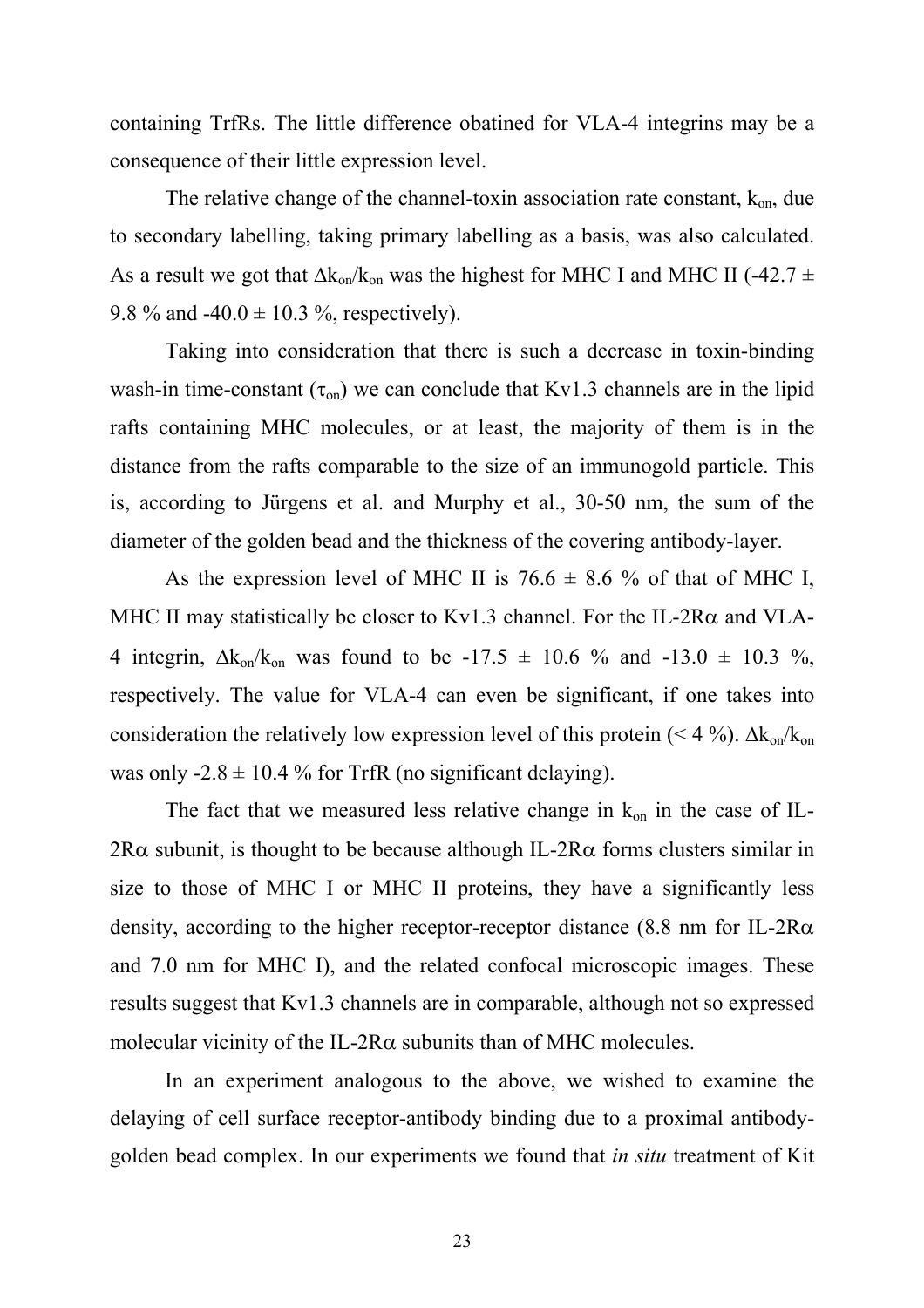225 K6 cells by L243 anti-MHC II antibody in whole-cell configuration, decreased the current of Kv1.3 channels by  $53 \pm 15$ %. Taking this phenomenon as a basis, we planned an experiment, in which we used three samples: an unlabeled, an MHC I-labeled (W6/32 antibody), and an MHC I and golden bead-labeled (W6/32 + g30) cell suspension.

 When L243 antibody was given to the cells of the samples, the current of the channels decreased gradually. The exponentially fitted relaxation time constants  $\tau_{in}$  derived from these measurements were 8.3  $\pm$  2.8, 11.3  $\pm$  4.2 and  $37.4 \pm 9.5$  %. According to this, the bigger ligand we bind to the MHC I, which is in the vicinity of the MHC II, the higher the delaying effect of the MHC IIlabeling L243 is on the channel current. According to the literature, we think that the binding of L243 to MHC II evokes an intracellular signalling process, and this leads to the inhibition of Kv1.3 channels (indirect effect). A depolarization of the cell membrane was found by Bene et al. due to the binding of an antibody to MHC II on JY B lymphoblast cells, and Pieri et al. as a response to IL-2 binding to IL-2 receptor on HUT-102B2 T-lymphoblast cells. These observations are in accordance with our view that both receptors are part of the same transmembrane signalling platform, the MHC-containing lipid rafts on this cell line.

#### **V. SUMMARY**

 As result of our experiments, we could make conclusions on the regulation of cell membrane cation channels by receptors and extracellular osmolality and the physiological background of this.

**1.** On DDT1 MF-2 smooth muscle cells  $A_1$  adenosine-receptor agonist CPA and A2A adenosine receptor agonist CGS 21680 inversely modulated

24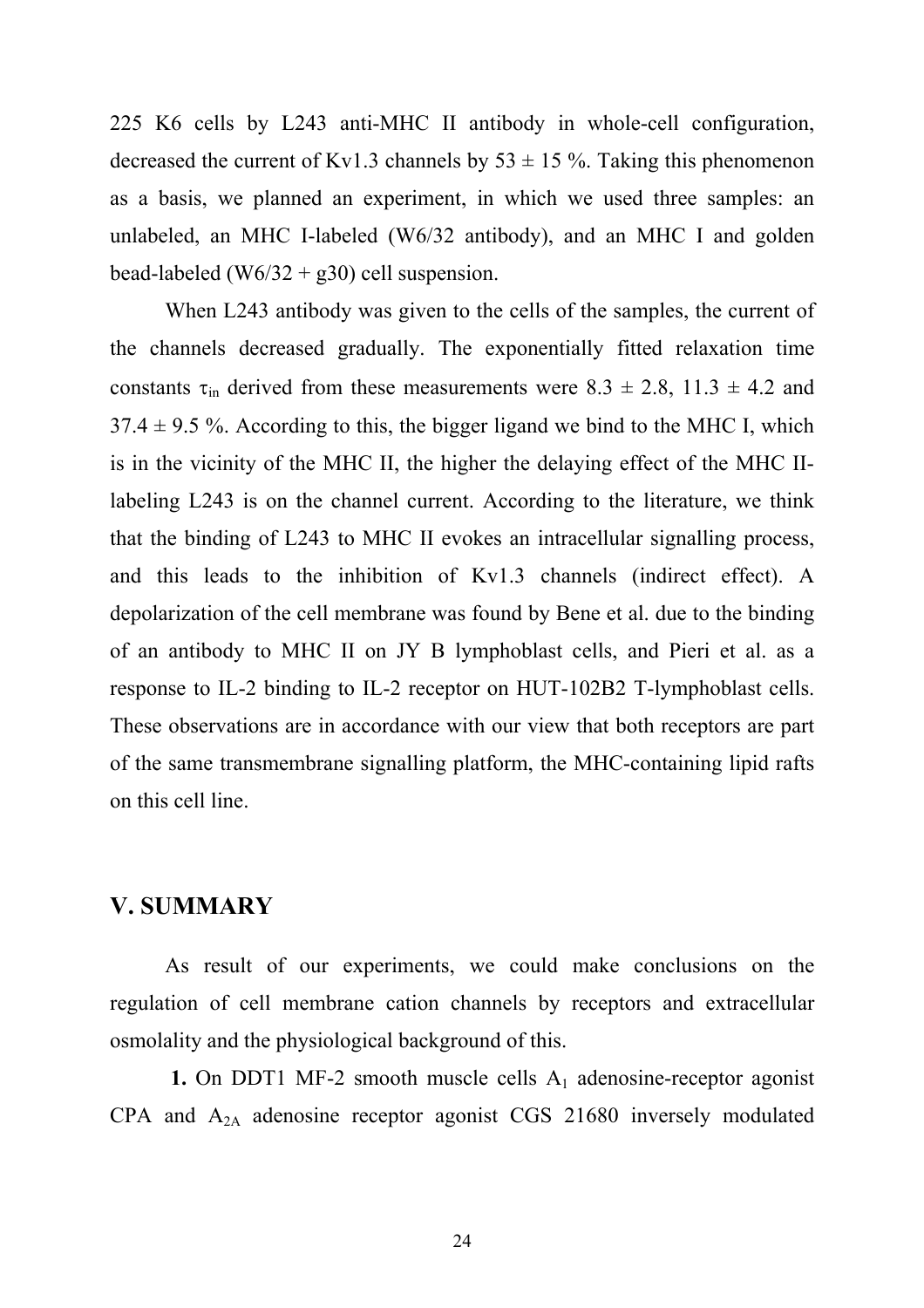membrane potential. With  $A_1$  and  $A_{2A}$  antagonists we could prevent these changes.

 Application of CPA dose-dependently increased the outward-rectifying voltage-dependent potassium current, in contrast, CGS 21680 decreased it. On the basis of this, the changes in potassium conductance can be responsible for the alterations in membrane potential. CGS 21680 dose-dependently accelerated the inactivation of the potassium channels. The application of pertussis-toxin did not influence the potassium-current blocking effect of CGS 21680, indicating that this  $A_{2A}$ -agonist does not modulate the channels via G-proteins.

**2.** Examining guinea pig tissues, in atrial myocardium and pulmonary artery both adenosine-receptor agonist NECA and its PET radiotracer analogue F-NECA exerted a concentration-dependent reduction in contractile force and phasic contraction  $(A_1$ -mediated effect). F-NECA had less effect for both kinds of tissue.

On thoracic aorta preparations and DPCPX-pretreated pulmonary arteries NECA and F-NECA induced relaxation in a dose-dependent manner, however no significant difference was found between the two analogues  $(A_{2B}$ -receptor mediated effect).

Both NECA and F-NECA significantly decreased the voltage-dependent potassium current on DDT1 MF-2 cells, and accelerated the inactivation of the current as well. Nevertheless, the effect was less expressed for F-NECA. From the above one can conclude that F-NECA is a functionally less active analogue of NECA.

**3.** We examined the role of mechanical stretch-activated cation channels in the signalling process leading to the activation of spermatozoa of different species. These channels were found to be inhibited by gadolinium, which dosedependently decreased, according to our experiments, the sperm motiliy of the seawater puffer fish and the freshwater carp. Gadolinium also inhibited the shift in isoelectric point of a certain protein of puffer fish sperm, a shift which is

25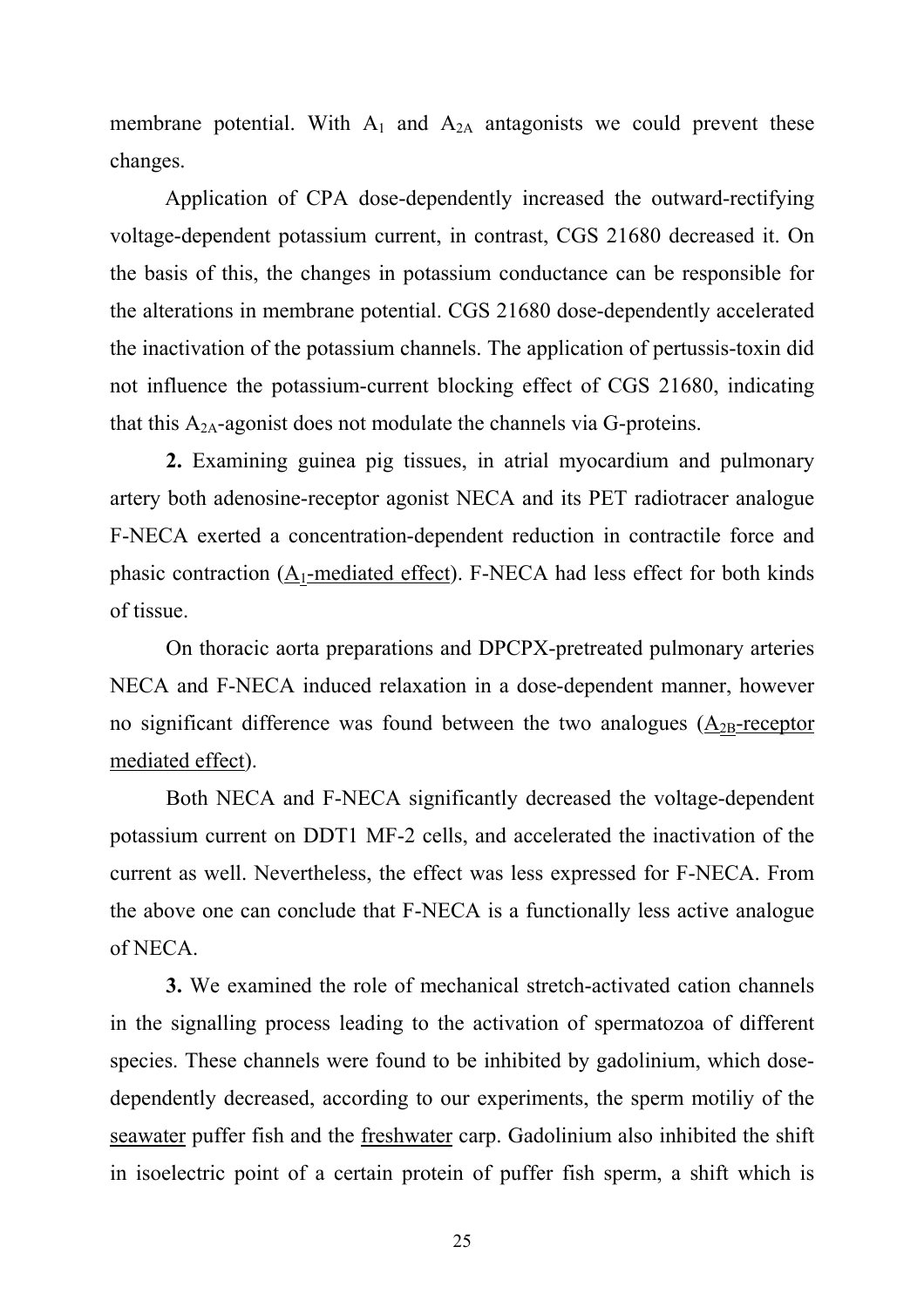related to initiation of motility. We suggest that this protein mediates the effect of the stretch-activated channels. Our fluorimetric anisotropic measurements showed that hypoosmotic treatment, which initiates the motility of carp sperm, increases membrane-fluidity, while gadolinium prevents this. Therefore, stretchactivated cation-channels play a role in the activation of sperm-motility of species, where sperm gets into a medium with different osmolality at spawning.

**4.** In the next series of experiments we investigated the proximity of ion channels and receptors on a human T-lymphoma cell line. By using the patchclamp technique, we demonstrated that golden nanobeads of 30 nm diameter bound to MHC I, MHC II glycoproteins, IL-2R $\alpha$  subunit, VLA-4 integrin and TrfR cell surface receptors differently modulate the binding of Pi2 toxin to Kv1.3 channels. Modulation was seen in the increase of exponential  $\tau_{in}$  toxin wash-in time constant compared to unlabelled cells. With our data we demonstrated the proximity of Kv1.3 channels to MHC-containing rafts. Taking into consideration the already proven vicinity of MHC I and MHC II we performed a control experiment in which the steric partition of (MHC II receptor-L243 antibody) binding was investigated by antibodies and golden beads bound to MHC I. This way L243-mediated channel modulation was successfully inhibited. We therefore evaluated a new method, with whitch we could detect receptor-channel or receptor-receptor proximities, on the basis of the steric partitioned diffusion, followed by a concentration-jump.

## **VI. PUBLICATIONS**

**Rubovszky B**, Szentmiklósi AJ, Márián T, Cseppentő Á, Gesztelyi R, Székely A, Forizs F, Gáspár R, Trón L and Krasznai Z: Comparative pharmacological studies on the  $A_2$  adenosine receptor agonist 5'-n-ethyl-carboxamidoadenosine and its  $F^{19}$  isotope labelled derivate. J. Pharmacol. Sci. 93, 356-363 (2003)